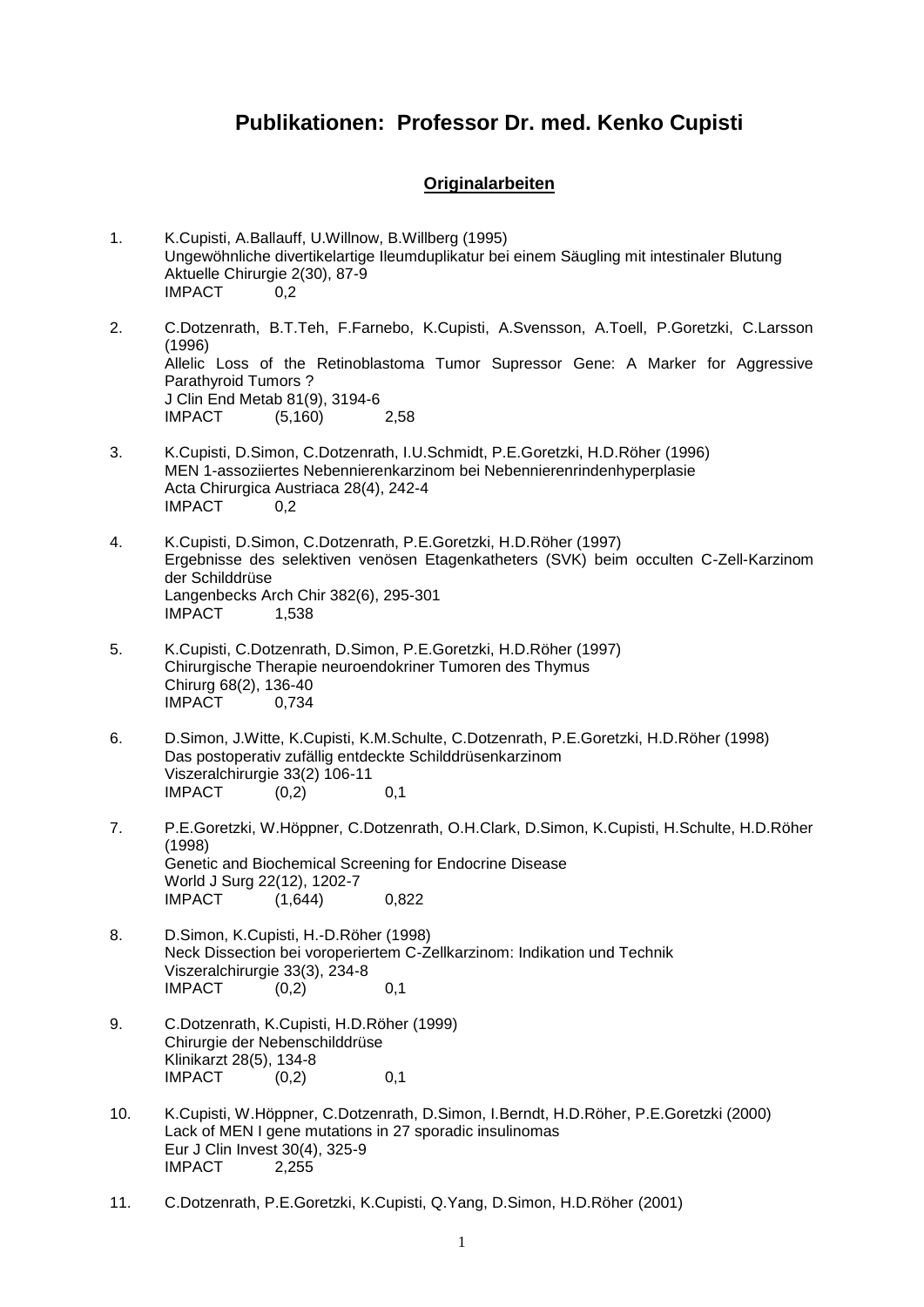Malignant endocrine tumors in patients with MEN 1 disease Surgery 129(1), 91-5 IMPACT (2,615) 1,3075

- 12. K.Cupisti, D.Simon, A.Wolf, P.E.Goretzki, C.Dotzenrath, J.Witte, H.D.Röher (2000) Surgical treatment of postoperative, incidentally diagnosed small sporadic C-cell-carcinomas of the thyroid Langenbecks Arch Surg 385(8), 526-30 **IMPACT** 1,538
- 13. C.Dotzenrath, K.Cupisti, P.E.Goretzki, Qin Yang, D.Simon, C.Ohmann, H.D.Röher (2001) Long-term Biochemical Results after Operative Treatment of Primary Hyperparathyroidism Associated with Multiple Endocrine Neoplasia Types I and IIa: Is a More or Less Extended Operation Essential ? Eur J Sur 167(3), 173-8 IMPACT (0,794) 0,397
- 14. A.Saleh, K.Cupisti, G.Fürst, J.Feldkamp, A.Grust, U.Mödder (2001) Erlaubt das Tissue Harmonic Imaging eine frühe postoperative Schilddrüsenvolumetrie ? RöFo 173(4), 325-8 IMPACT (1,454) 0,727
- 15. C.Dotzenrath, P.E.Goretzki, K.Cupisti, D.Simon, J.Witte, Q.Yang, C.Ohmann, H.D.Röher (2001) Is there any consensus in diagnostic and operative strategy with respect to medullary thyroid cancer? A questionnaire answered by 73 endocrine surgical units. Langenbecks Arch Surg 386(1), 47-52 IMPACT (1,538) 0,769
- 16. P.E.Goretzki, K.Cupisti, C.Dotzenrath, A.Röhrborn, D.Simon, H.D.Röher (2001) Videoassistierte minimal-invasive Nebenschilddrüsen-Chirurgie bei Erst- und Rezidivoperationen des primären Hyperparathyreoidismus (1°HPT) Viszeralchirurgie 36(2), 75-80  $IMPACT$   $(0,2)$  0,1
- 17. C.Dotzenrath, P.E.Goretzki, M.Sarbia, K.Cupisti, D.Simon, J.Feldkamp, H.D.Röher (2001) Parathyroid carcinoma: problems in diagnosis and the need for radical surgery even in recurrent disease Eur J Surg Oncol 27(4), 383-9 IMPACT (1,316) 0,658
- 18. K.Cupisti, C.Dotzenrath, D.Simon, H.D.Röher, P.E.Goretzki (2002) Therapy of suspected intrathoracic parathyroid adenoma - Experiences with open transthoracic approach and video-assisted thoracoscopic surgery (VATS) Langenbecks Arch Surg 386(7), 488-93 **IMPACT** 1,538
- 19. A.Saleh, K.Cupisti, M.Cohnen, J.Feldkamp, G.Fürst, P.Luckey, U.Mödder (2002) Early postoperative tissue harmonic sonography of the thyroid gland Acta Radiologica 43(2), 147-50 IMPACT (0,914) 0,457
- 20. P.Langer, K.Cupisti, D.Bartsch, C.Nies, P.E.Goretzki, M.Rothmund, H.D.Röher (2002) Adrenal involvement in multiple endocrine neoplasia type 1 World J Surg 26(8), 891-6 IMPACT (1,644) 0,822
- 21. C.Dotzenrath, K.Cupisti, P.E.Goretzki, A.Mondry, A.Vossough, B.Grabensee, H.D.Röher (2003) Operative treatment of renal autonomous hyperparathyroidism: causes for persistent or recurrent disease in 304 patients Langenbecks Arch Surg 387(9-10) 348-54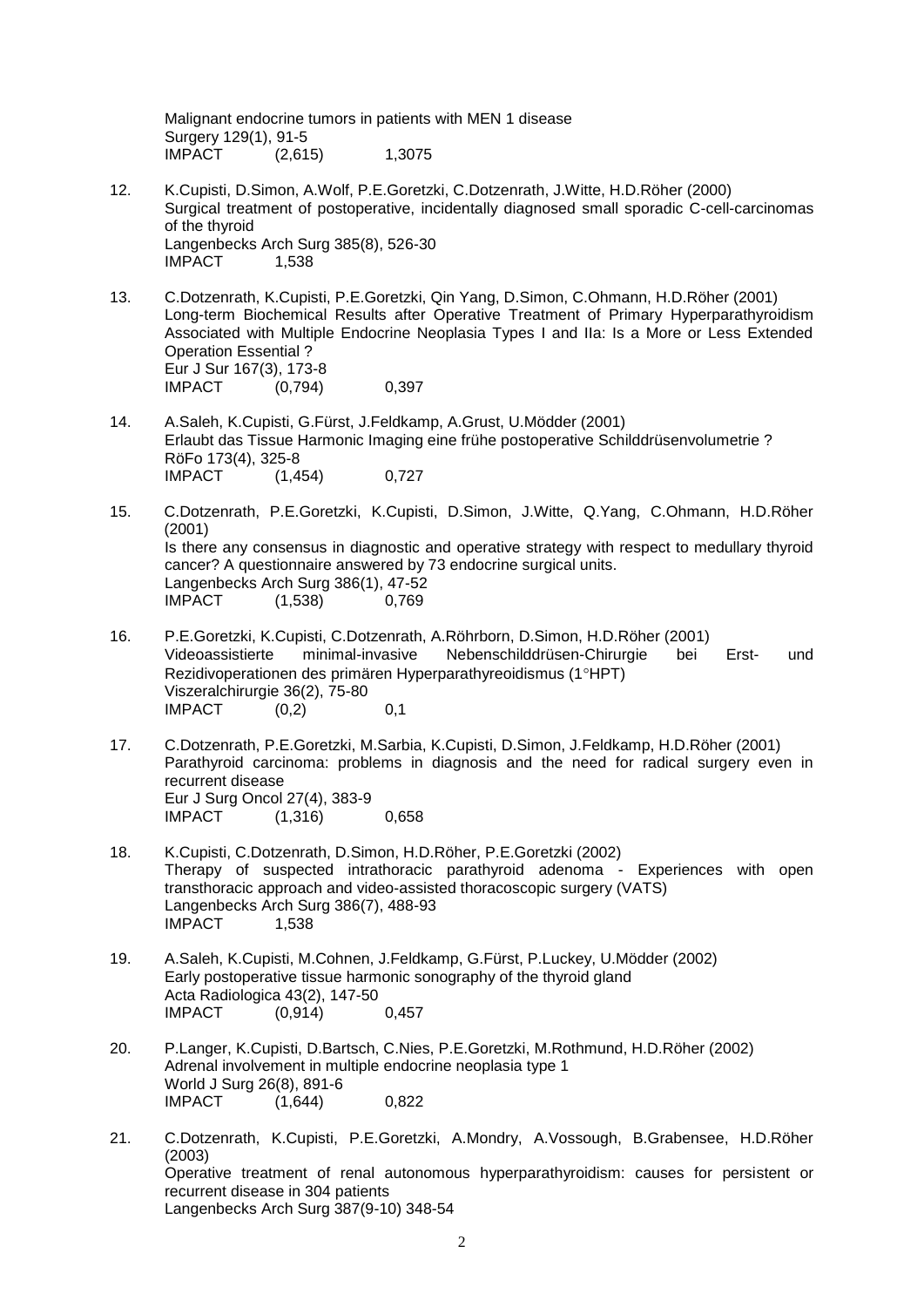IMPACT (1,538) 0,769

- 22. S.Ernst, K.Cupisti, J.Kemper, C.Dotzenrath, PE Goretzki, G.Fürst (2003) Case report. Angiographic ablation of an ectopic mediastinal hyperplastic parathyroid gland using a left internal mammary artery coronary bypass Am J Roentgenol 181(1) 95-7 IMPACT (1,998) 0,999
- 23. A.Raffel, K.Cupisti, M.Rees, U.Jänig, B.Bernbeck, J.Jazbec, P.E.Goretzki, U.Göbel (2003) Spindle epithelial tumor with thymus-like differentiation of the thyroid gland with widespread metastases in a 13 year old girl Clin Oncol-UK 15(8) 490-5<br>IMPACT (0.804) IMPACT (0,804) 0,402
- 24. K.M.Schulte, K.Cupisti, C.Dotzenrath, J.Schabram, H.D.Röher (2003) The actual role of classic bilateral cervicotomic approach for primary hyperparathyroidism in the era of minimally invasive surgery Ann Ital Chir 74(4) 389-93  $IMPACT$   $(0.2)$  0.1
- 25. A.Raffel, K.Cupisti, M.Krausch, A.Wolf, K.M.Schulte, H.D.Röher (2004) Incidentally found medullary thyroid cancer – Treatment rationale for small tumors World J Surg 28(4) 397-401 IMPACT (1,778) 0,889
- 26. A.Raffel, K.Cupisti, C.Dotzenrath, B.Krüger, C.Ohmann, K.M.Schulte, P.E.Goretzki, H.D.Röher (2004) Ökonomische Zwänge führen zur Reduktion der stationären Verweildauer: am Beispiel der Schilddrüsen-Operation Chirurg 75(7) 702-5 IMPACT (0,489) 0,2445
- 27. A.Raffel, K.Cupisti, M.Krausch, S.Braunstein, B.Tröbs, P.E.Goretzki, U.Willnow (2004) Therapeutic strategy of papillary cystic and solid neoplasm (PCSN). A rare non-endocrine tumor of the pancreas in children Surg Oncol 13(1) 1-6 IMPACT (1,239) 0,6195
- 28. A.Raffel, R.Engers, K.Cupisti, M.Krausch, H.Kreuz, K.M.Schulte (2004) Multiple neuroendocrine tumors of the pancreas associated with pancreas divisum Eur J Endocrinol 150(6) 837-40 IMPACT (3,239) 1,6195
- 29. K.Cupisti, A.Raffel, C.Dotzenrath, M.Krausch, K.M.Schulte, H.D.Röher (2004) Primary hyperparathyroidism in the young age group. Particularities of diagnostic and therapeutic schemes World J Surg 28(11), 1153-6 IMPACT 1,778
- 30. K.Cupisti (2005) Der akademische Vortrag: 50-Jahre MEN1 Viszeralchirurgie 40(1), 62-65 IMPACT 0,2
- 31. K.Cupisti, A.Raffel, U.Ramp, A.Wolf, A.Donner, M.Krausch, C.F.Eisenberger, W.T.Knoefel (2005) Synchronous occurence of a follicular, papillary and medullary thyroid carcinoma in a recurrent goiter Endocrin J 52(2), 281-5 IMPACT 0,847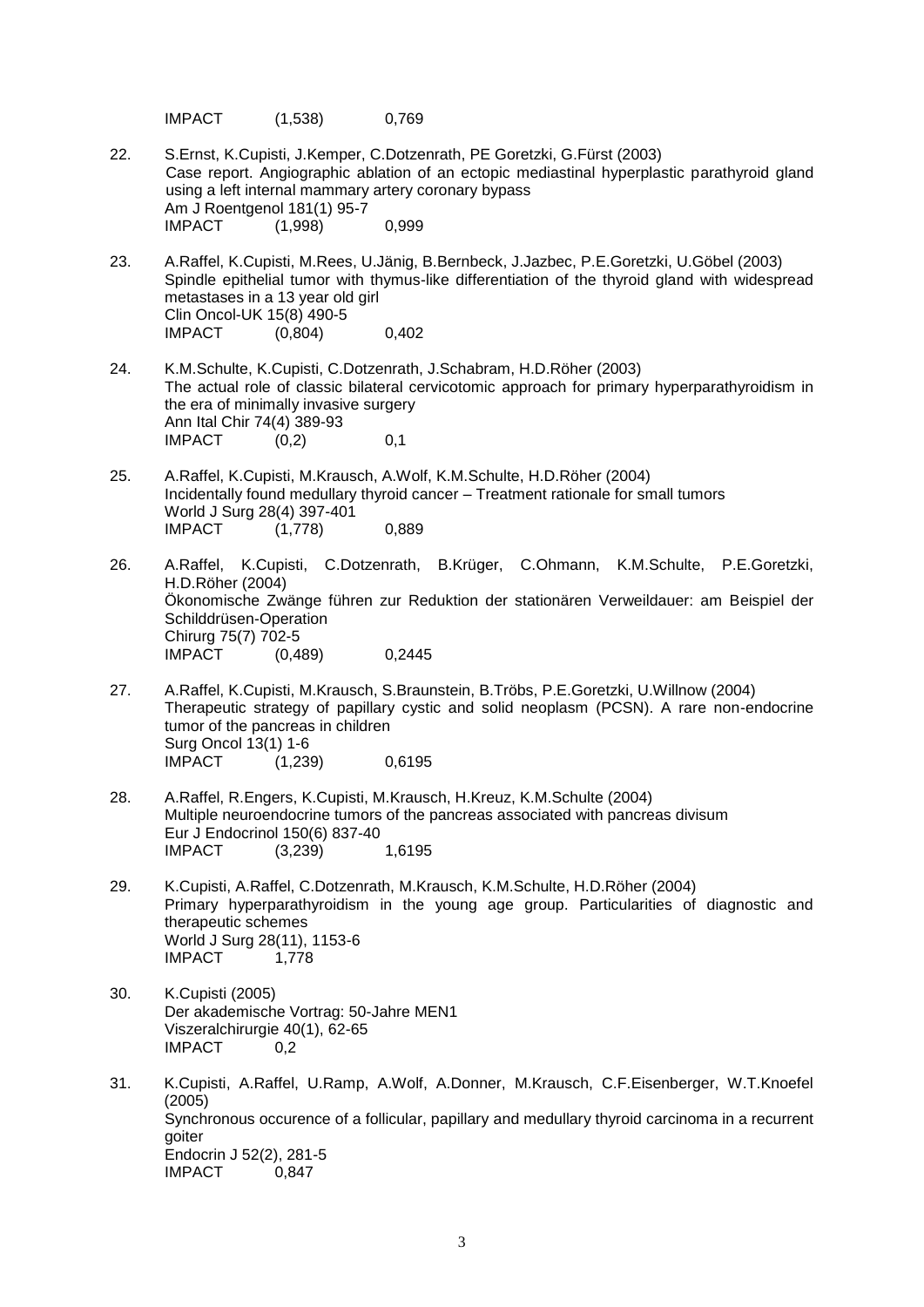- 32. A.Wolf, H.S.Willenberg, K.Cupisti, M.Schott, H.Geddert, A.Raffel, S.R.Bornstein, W.A.Scherbaum, W.T.Knoefel (2005) Adrenal pheochromocytoma with contralateral cortisol-producing adrenal adenoma: diagnostic and therapeutic management Hormon Metab Res 37(6) 391-5 IMPACT (2,254) 1,127
- 33. C.Dotzenrath, K.Cupisti, A.Raffel, B.Aust, Q.Yang, B.Krüger, C.Ohmann, H.D.Röher, P.E.Goretzki (2005) Do Germans Keep Patients Too Long in Hospital? A Prospective Randomized Trial World J Surg 29(9) 1189-93<br>IMPACT (1.778)  $(1,778)$  0,889
- 34. A.Raffel, K.Cupisti, M.Krausch, C.Eisenberger, W.T.Knoefel (2005) Vorgehen beim postoperativen Zufallsbefund eines kleinen C-Zell-Karzinoms [Decision making in postoperative incidentally found small C-cell-carcinoma.] Zentralbl Chir 130(5) 434-9 IMPACT (0,332) 0,166
- 35. A.Raffel, M.Krausch, K.Cupisti, C.D.Gerharz, C.F.Eisenberger, W.T.Knoefel (2005) Ghrelin Expression in Neuroendocrine Tumours of the Gastrointestinal Tract with Multiple Endocrine Neoplasia Type 1 Hormon Metab Res 37(19) 653-5 IMPACT (2,254) 1,127
- 37. I.Alldinger, M.Siebler, M.Peiper, K.Cupisti, Y.Rado, D.Kindgen-Milles, W.T.Knoefel (2006) Episodic Respiratory Failure due to focal epileptic activity Eur J Med Res 11(2) 90-2 IMPACT (1,25) 0,625
- 38. C.M.Dotzenrath, A.K.Kätsch, H.Pfingsten, K.Cupisti, N.Weyerbrock, A.Vossough, PE.Verde, C.Ohmann (2006) Neuropsychiatric and cognitive changes after surgery for primary hyperparathyroidism (pHPT) World J Surg 30(5) 680-5 IMPACT (1,778) 0,889
- 39. B.Schommartz, K.Cupisti, C.Antke, D.Schmidt, W.T.Knoefel, H.W. Müller (2006) Präoperative Lokalisation von Nebenschilddrüsenadenomen mit der planaren 99mTc-Sestamibi-Szintigraphie: Vergleich von Subtraktions- und 2-Phasen-Technik [Localisation of parathyroid glands using planar (99m)Tc-sestamibi scintigraphy. Comparison between subtraction- and dual-phase technique] Nucl Med 45(3) 115-21 IMPACT (1,950) 0,975
- 40. M.Schott, H.S.Willenberg, C.Sagert, T.B.T.Nguyen, S.Schinner, M.Cohnen, K.Cupisti, C.F.Eisenberger, W.T.Knoefel, W.A.Scherbaum (2007) Identification of occult metastases of medullary thyroid carcinoma by pentagastrin-stimulated intravenous calcitonin sampling followed by targeted surgery Clin Endocrinol (Oxf) 66(3) 405-9 IMPACT (3,358) 1,679
- 41. K.Cupisti, A.Wolf, A.Raffel, M.Schott, D.Miersch, Q.Yang, C.F.Eisenberger, H.D.Röher, W.T.Knoefel (2007) Long term clinical and biochemical follow up in medullary thyroid carcinoma – (A single institution`s experience over 20 years) Ann Surg 246(5), 815-21 IMPACT 7,446
- 42. A.Rehders, K.Cupisti\*, M.Schmitt, M.A.Renter, P.Kröpil, Ö.Iskender, W.T.Knoefel (2008) Laparotomy enables retrograde dilatation and stent placement for malignant esophagorespiratory fistula (2008) World J Surg Oncol 6(1) 8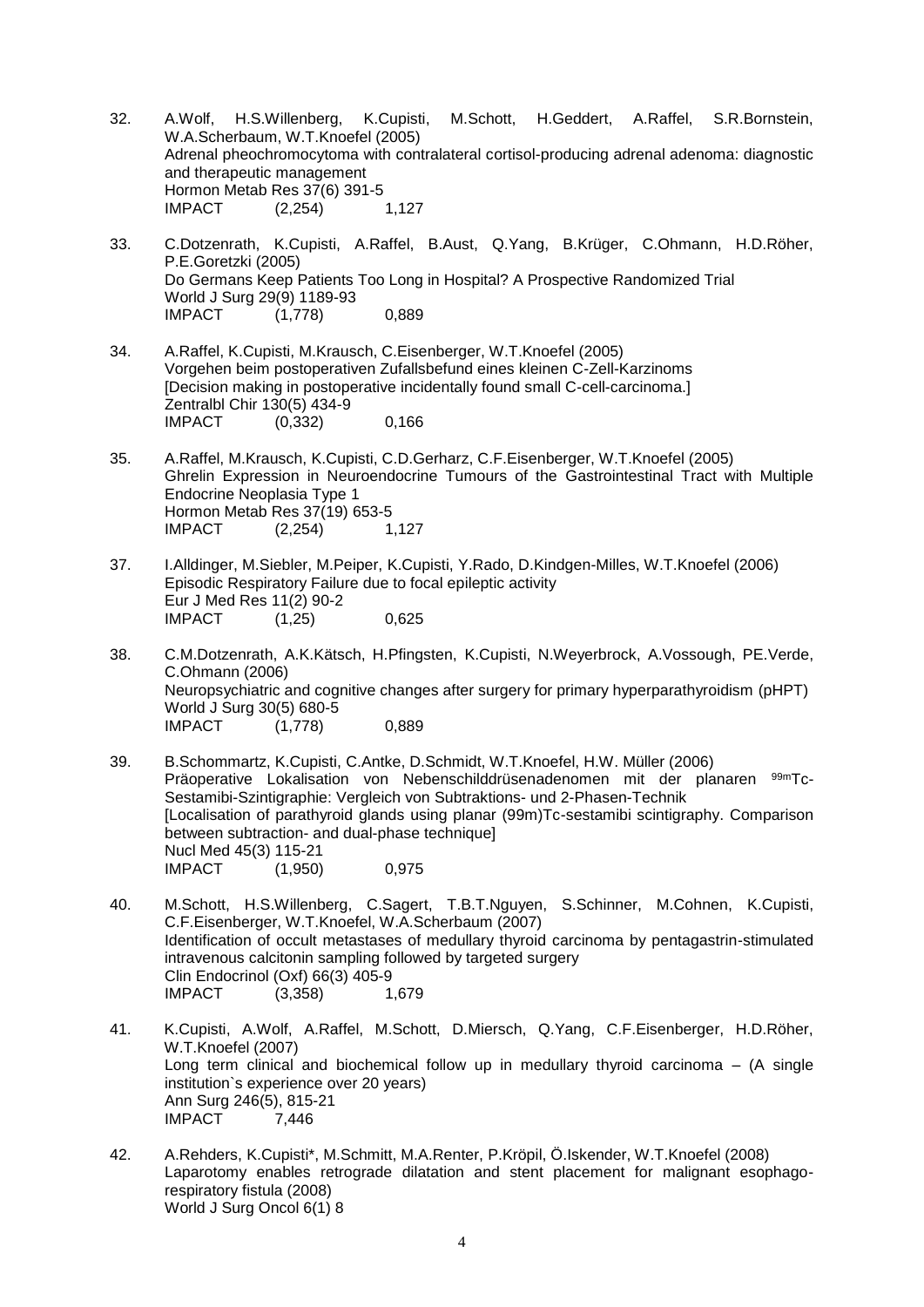IMPACT 0,2

- 43. C.Papewalis, M.Wuttke, B.Jacobs, J.Domberg, H.S.Willenberg, T.Baehring, K.Cupisti, A.Raffel, L.Chao, R.Fenk, J.Seissler, W.A.Scherbaum, M.Schott (2008) Dendritic cell vaccination induces tumor epitope-specific Th1 immune response in medullary thyroid carcinoma Hormon Metab Res 40(2) 108-16 IMPACT (2,254) 1,127
- 44. M.Bahlo, M.Schott, E.Kaminsky, K.Cupisti\* (2008) Neue Cys611Tyr Mutation im RET Proto-Onkogen führt zur spätmanifesten MEN 2a – **Erkrankung** [Multiple endocrine neoplasia 2a: newly discovered mutation as a late manifestation] Dtsch Med Wochenschr. 133(10) 464-6 IMPACT 0,433
- 45. N.Lehwald, K.Cupisti\*, H.S.Willenberg, M.Krausch, A.Raffel, A.Wolf, K.Brinkmann, C.F.Eisenberger, W.T.Knoefel (2009) Standard-radical *vs.* functional-preserving surgery of benign nodular goiter - a sonographic and biochemical 10 years-follow-up study Langenbecks Arch Surg. 394(2) 279-83 IMPACT 1,533
- 46. K.Cupisti, Q.Yang, C.Ohmann, W.T.Knoefel (2008) Introduction of Bias By Merging Patients With Initial Surgery and Reoperations in Analysis of Survival Ann Surg 248(1), 137-8 (IMPACT 7,446)
- 47. C.Liu, D.Hermsen, J.Domberg, C.Graeber, H.Hautzel, Y.Duan, K.Xu, C.Liu, X.Mao, K.Cupisti, W.A.Scherbaum, M.Schott (2008) Comparison of M22-based ELISA and Human-TSH-Receptor-based Luminescence Assay for the Measurement of Thyrotropin Receptor Antibodies in Patients with Thyroid Diseases Hormon Metab Res 40(7) 479-83<br>IMPACT (2.254) 1.  $(2,254)$  1,127
- 48. K.Cupisti, U.Ramp, A.Raffel, M.Krausch, A.Rehders, W.T.Knoefel (2008) Multiple giant scalp metastases of a follicular thyroid carcinoma World J Surg Oncol 6(1) 82 IMPACT 0,2
- 49. K.Cupisti, W.A.Scherbaum (2008) Hypokalzämie nach Schilddrüsenoperationen Blickpunkt September 2008 IMPACT 0,2
- 50. H.S.Willenberg, C.Kolentini, M.Quinkler, K.Cupisti, M.Krausch, M.Schott, W.A.Scherbaum (2008) The serum sodium to urinary sodium to (serum potassium) to urinary potassium (SUSPPUP) ratio in patients with primary aldosteronism Eur J Clin Invest 39(1) 43-50 IMPACT (3,358) 1,679
- 51. A.Lachenmayer, U.D.Lichtenhauer, T.Cox, M.Schott, L.K.Malendowicz, P.E.Goretzki, K.Cupisti, W.A.Scherbaum, S.R.Bornstein, H.S.Willenberg (2009) Nestin as a Marker in the Classification of Adrenocortical Tumors Hormon Metab Res 41(5) 397-401 IMPACT (1,91) 0,955
- 52. P.Björklund, K.Cupisti\*, M.Fryknäs, A.Isaksson, H.S.Willenberg, G.Akerström, P.Hellman, G.Westin (2009) Stathmin as a marker for malignancy in pheochromocytomas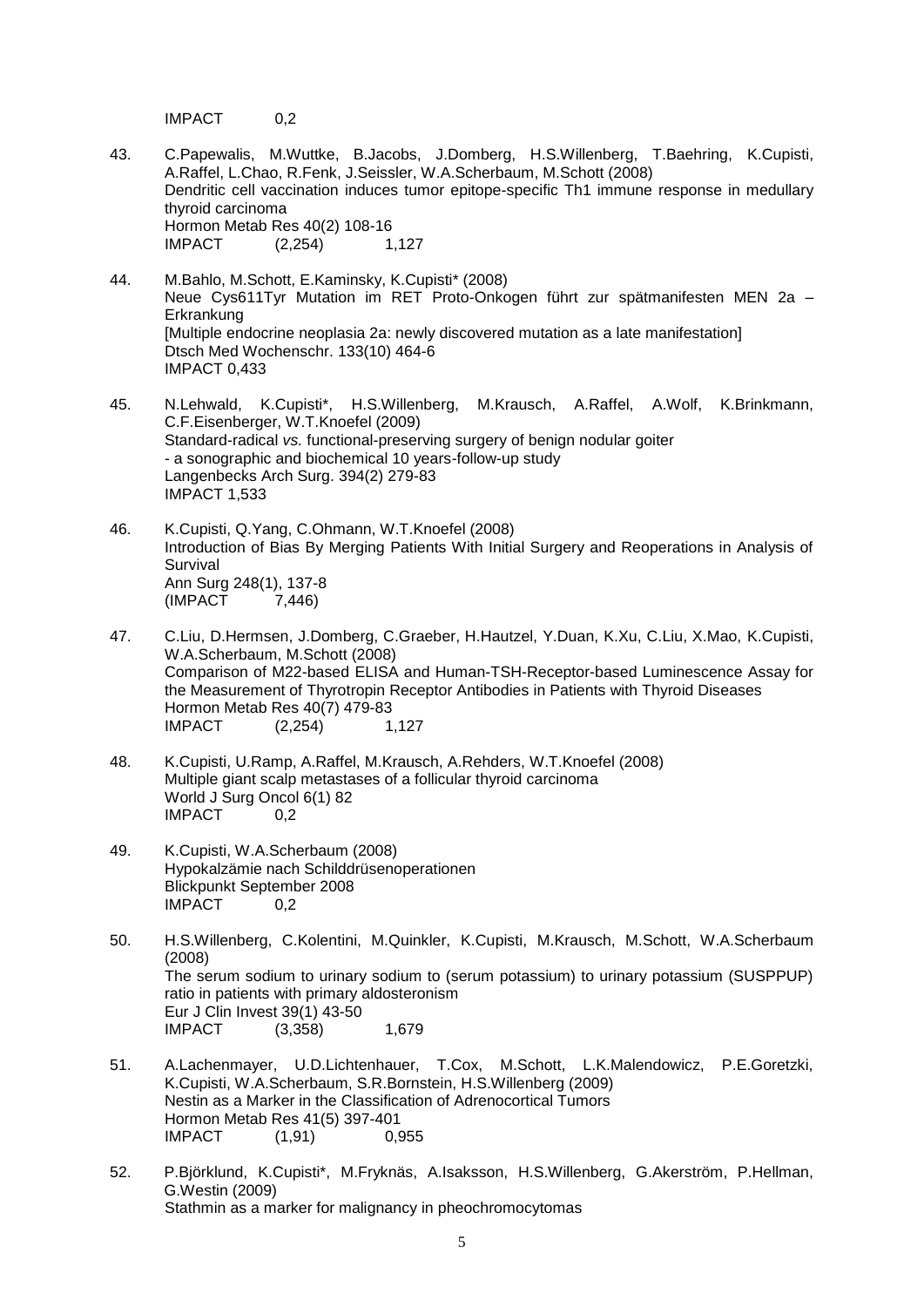Exp Clin Endocrinol Diabetes 118(1) 27-30 IMPACT 1,745

- 53. V.Keitel, K.Cupisti, C.Ulmer, W.T.Knoefel, R.Kubitz, D.Häussinger (2009) The membrane-bound bile acid receptor TGR5 is localized in the epithelium of human gallbladders Hepatology 50(3) 861-70 IMPACT (10,734) 5,367
- 54. A.Raffel, C.F.Eisenberger, K.Cupisti, M.Schott, S.E.Baldus, St.A.Topp, I.Hoffmann, F.Aydin, W.T.Knoefel, N.H.Stoecklein (2010) Increased EpCAM expression in malignant insulinoma: potential clinical implication Eur J Endocrinol 162(2) 391-8 IMPACT (3,791) 1,8955
- 55. M.Bahlo, M.Schott, E.Kaminsky, K.Cupisti\* (2010) Multiple Endokrine Neoplasie 2a: Spätmanifestation bei neuer Mutation [Multiple endocrine neoplasia 2a: newly discovered mutation as a late manifestation] TumorDiagnostik & Therapie 31 39-41 IMPACT (0,2) 0,1
- 56. H.S.Willenberg, M.Späth, C.Maser-Gluth, R.Engers, M.Anlauf, G.Dekomien, M.Schott, S.Schinner, K.Cupisti, W.A.Scherbaum (2010) Sporadic solitary aldosterone- and cortisol-cosecreting adenomas – endocrine, histological and genetic findings in a subtype of primary aldosteronism Hypertension Research 33(5) 467-72 IMPACT (3,146) 1,573
- 57. T.Clerici, W.Kolb, U.Beutner, E.Bareck, C.Dotzenrath, C.Kull, B.Niederle, German Association of Endocrine Surgeons (2010) K.Kaserer, A.Perren, K.W.Schmid, R.Köberle-Wührer, E.Wenzl, R.Asari, U.Klinge, G.Müller, K.P.Kroell, C.Blankenburg, H.Voss, K.Cupisti, J.Witte, W.T.Knoefel, D.Simon, R.H.Lienenlüke, C.Vorländer, H.Wacha, J.Schabram, K.Lorenz, H.Dralle, B.Wojciechowski, J.Kussmann, Y.Weber, G.Schürmann, P.E.Goretzki, H.Ulitzer, A.Eberle, M.Mayer, R.Stabenow, C.Stegmaier, R.Bühlmann, R.Schlumpf, F.Triponez, S.M.Ess Diagnosis and treatment of small follicular thyroid carcinomas Br J Surg 97(6) 839-44 IMPACT (4,921) 2,4605
- 58. M.Balas, I.Zosin, C.Maser-Gluth, D.Hermsen, K.Cupisti, M.Schott, S.Schinner, W.T.Knoefel, W.A.Scherbaum, H.S.Willenberg (2010) Indicators of mineralocorticoid excess in the evaluation of primary aldosteronism Hypertens Res 33(8) 850-6 IMPACT (3,146) 1,573
- 59. F.Ülgen, M.C.Kühn, K.Cupisti, C.Herder, H.S.Willenberg, M.Schott, W.A.Scherbaum, S.Schinner (2010) The CB-1 receptor antagonist rimonabat modulates the interaction between adipocytes and pancreatic beta-cells in vitro Exp Clin Endocrinol Diabetes, 119(1) 41-6<br>IMPACT (1,745) 0.8725 IMPACT (1,745) 0,8725
- 60. Z.Erlic, U.Plöckinger, A.Cascón, M.M.Hoffmann, L.von Dücker, A.Winter, G.Kammel, J.Bacher, M.Sullivan, B.Isermann, L.Fischer, A.Raffel, W.T.Knoefel, M.Schott, T.Baumann, O.Schaefer, T.Keck, R.P.Baum, I.Milos, M.Muresan, M.Peczkowska, A.Januszewicz, K.Cupisti, A.Tönjes, M.Fasshauer, J.Langrehr, P.vonWussow, A.Agaimy, G.Schlimok, R.Lamberts, T.Wiech, K.W.Schmid, A.Weber, M.Nunez, M.Robledo, C.Eng, H.P.Neumann (2010) Systematic comparision of sporadic and syndromic pancreatic islet cell tumors Endocr Relat Cancer 17(4) 875-83 IMPACT (12,6) 6,3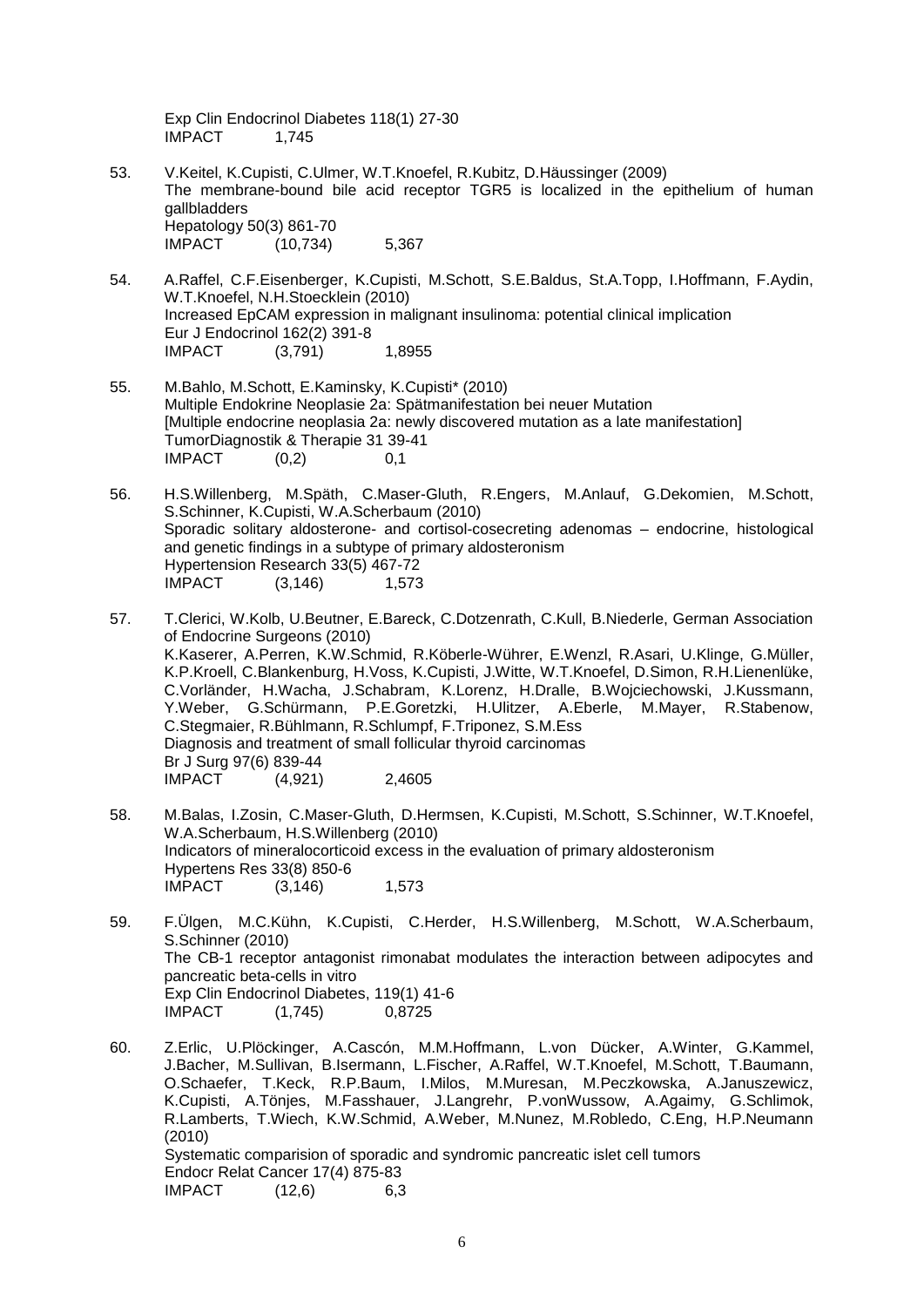- 61. M.Anlauf, A.Schmitt, S.Heikaus, M.Schott, H.S.Willenberg, A.Raffel, M.Krausch, K.Cupisti, N.Stöcklein, J.Bauersfeld, W.T.Knoefel, P.Komminoth, A.Perren, G.Klöppel (2010) Gastropankreatische neuroendokrine Tumoren: Molekulargenetische Charakteristika Viszeralmedizin 26 283-8 IMPACT (0,2) 0,1
- 62. N.Lehwald, K.Cupisti, S.E.Baldus, P.Kröpil, J.Schulte am Esch 2nd, C.F.Eisenberger, W.T.Knoefel (2010) Unusual histological findings after partial pancreaticoduodenectomy including benign multicystic mesothelioma, adenomyoma of the ampulla of Vater, and undifferentiated carcinoma, sarcomatoid variant: a case series (2010) J Med Case Reports 4(1) 402<br>IMPACT (0.7 ?)  $IMPACT$   $(0.7 ?)$  0.35
- 63. C.Papewalis, B.Jacobs, AM Baran, M Ehlers, NH Stoecklein, HS Willenberg, S Schinner, M Anlauf, A Raffel, K Cupisti, R Fenk, WA Scherbaum, M Schott (2011) Increased Numbers of Tumor-lysing Monocytes in Cancer Patients Mol Cell Endocrinol 2011 337(1-2) 52-61 IMPACT (3,519) 1,7595
- 64. M.Krausch, A.Raffel, M.Anlauf, M.Schott, H.Willenberg, N.Lehwald, D.Hafner, K.Cupisti, C.F.Eisenberger, W.T.Knoefel (2011) Loss of PTEN Expression in Neuroendocrine Pancreatic Tumors Horm Metab Res 2011 43(12):865-71 IMPACT (1,91) 0,955
- 65. M.Krausch, A.Raffel, M.Anlauf, S.E.Baldus, N.Lehwald, K.Cupisti, C.F.Eisenberger, W.T.Knoefel (2011) Coincidence of Mature Cystic Teratoma and Serotonin-producing Neuroendocrine Tumor of the Ileum Horm Metab Res 2011 43(12):872-6 IMPACT (1,91) 0.955
- 66. A.Lachenmayer, K.Cupisti, A.Wolf, A.Raffel, M.Schott, H.S.Willenberg, C.F.Eisenberger, W.T.Knoefel (2012) Trends in Adrenal Surgery: institutional review of 528 consecutive adrenalectomies Langenbecks Arch Surg 2012 397(7):1099-107 IMPACT (1,951) 0,9755
- 67. T.E.Scheich, J.Marquard, B.Westhoff, A.Schneider, K.Cupisti, J.Oh, T.Meissner, E.Mayatepek, D.Klee (2012) Approach to the management of slipped capital femoral epiphysis and primary hyperparathyroidism J Pediatr Endocrinol Metab 2012 25(3-4):239-44 IMPACT (0,74) 0,37
- 68. T.Åkerström, J.Crona, A.D.Verdugo, L.F.Starker, K.Cupisti, H.S.Willenberg, W.T.Knoefel, W.Saeger, A.Feller, J.Ip, P.Soon, M.Anlauf, P.F.Alesina, K.W.Schmid, M.Decaussin, P.Levillain, B.Wängberg, J.L.Peix, B.Robinson, J.Zedenius, M.Bäckdahl, S.Caramuta, K.A.Iwen, J.Botling, P.Stålberg, J.L.Kraimps, H.Dralle, P.Hellman, S.Sidhu, G.Westin, H.Lehnert, M.K.Walz, G.Åkerström, T.Carling, M.Choi, R.P.Lifton, P.Björklund (2012) Comprehensive Re-Sequencing of Adrenal Aldosterone Producing Lesions Reveal Three Somatic Mutations near the KCNJ5 Potassium Channel Selectivity Filter (2012) PLoS One 2012 7(7):e41926<br>IMPACT (4,092) IMPACT (4,092) 2,047
- 69. M.Krausch, F.Kröpil, N.Lehwald, A.Lachenmayer, M.Schott, M.Anlauf, K.Cupisti, W.T.Knoefel, A.Raffel Notch 1 tumor expression is lacing in highly proliferative pancreatic neuroendocrine tumors (2013) Endocrine 2013 44(1):182-6 IMPACT (1,416) 0,708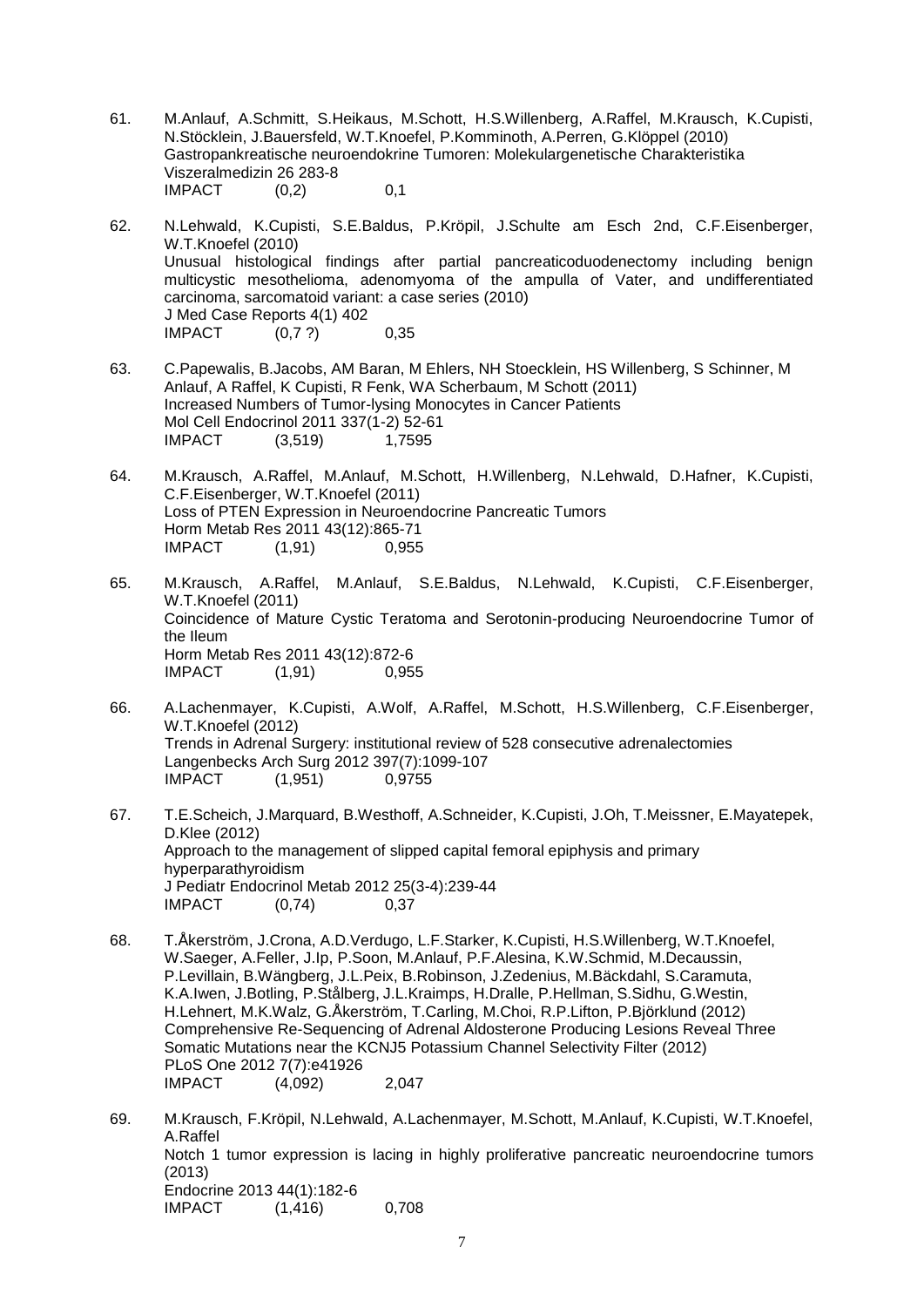- 70. M.Krausch, A.Raffel, M.Anlauf, M.Schott, N.Lehwald, A.Krieg, F.Kröpil, K.Cupisti, W.T.Knoefel Secondary malignancy in patients with sporadic neuroendocrine neoplasia (2013) Endocrine 2013 44(2):510-6 IMPACT (1,416) 0,708
- 71. N.Lehwald, K.Cupisti, M.Krausch, M.Ahrazoglu, A.Raffel, W.T.Knoefel Coincidence of Primary Hyperparathyroidism and Nonmedullary Carcinoma (2013) Horm Metab Res 2013 45(9):660-3<br>IMPACT (1.91) 0.955  $IMPACT$   $(1,91)$
- 72. N.Lehwald, M.Krausch, K.Cupisti, S.Geisler, P.Gerlach, A.Raffel, W.T.Knoefel (2013) One hundred double adenomas in primary hyperparathyroidism European Surgery 2013 45(6):295-300  $IMPACT$   $(0,148)$  0,074
- 73. A.Rehders, M.Anlauf, I.Adamowsky, M.H.Ghadimi, S.Klein, C.Antke, K.Cupisti, N.H.Stoecklein, W.T.Knoefel (2014) Is minimal residual lymph node disease in papillary thyroid cancer of prognostic impact? An analysis of the epithelial cell adhesion molecule EpCAM in lymph nodes of 40 N0 patients Pathol Oncol Res 2014 20(1):185-90 IMPACT (1,555) 0,7775
- 74. M.Krausch, A.Raffel, M.Anlauf, M.Schott, N.Lehwald, A.Krieg, S.A.Topp, K.Cupisti, W.T.Knoefel (2014) "Cherry Picking", a Multiple Non-anatomic Liver Resection Technique, as a Promising Option for Diffuse Liver Metastases in Patients with Neuroendocrine Tumours World J Surg 2014 38(2):392-401 IMPACT (2,228) 1,114
- 75. K.Cupisti, N.Lehwald, M.Anlauf, J.Riemer, T.A.Werner, A.Krieg, J.Witte, A.Chanab, S.E.Baldus, M.Krausch, A.Raffel, C.Herdter, M.Schott, W.T.Knoefel (2014) Encapsulation Status of Papillary Thyroid Microcarcinomas is Associated with the Risk of Lymph Node Metastases and Tumor Multifocality Horm Metab Res 46(2): 138-44 IMPACT (1,91) 0,955
- 76. Åkerström T, Willenberg HS, Cupisti K, Ip J, Backman S, Moser A, Maharjan R, Robinson B, Iwen KA, Dralle H, D Volpe C, Bäckdahl M, Botling J, Stålberg P, Westin G, Walz MK, Lehnert H, Sidhu S, Zedenius J, Björklund P, Hellman P (2015) Novel somatic mutations and distinct molecular signature in aldosterone-producing adenomas Endocr Relat Cancer. 2015 22(5):735-44 IMPACT (5,217) 2,6085
- 77. Åkerström T, Maharjan R, Sven Willenberg H, Cupisti K, Ip J, Moser A, Stålberg P, Robinson B, Alexander Iwen K, Dralle H, Walz MK, Lehnert H, Sidhu S, Gomez-Sanchez C, Hellman P, Björklund P (2016) Activating mutations in CTNNB1 in aldosterone producing adenomas Sci Rep 2016 6:19546 IMPACT (5,578) 2,789
- 78. Werner TA, Tamkan-Ölcek Y, Dizdar L, Riemer JC, Wolf A, Cupisti K, Verde PE, Knoefel WT, Krieg A (2016) Survivin and XIAP: Two valuable biomarkers in medullary thyroid carcinoma Br J Cancer 2016 114(4):427-34 IMPACT (4,836) 2,418

#### **Publikationen Abstracts (Erstautor)**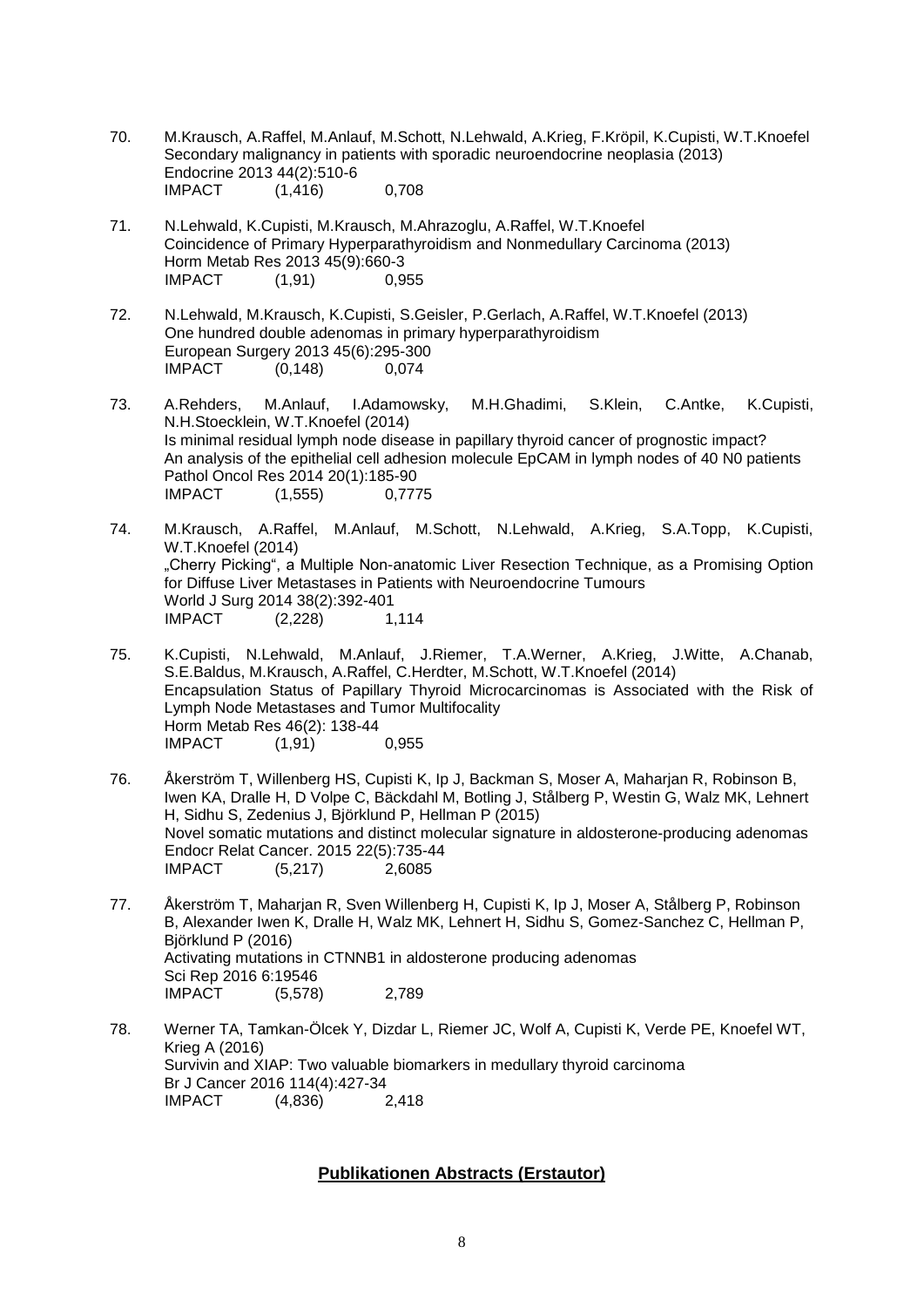- 1. K.Cupisti, D.Simon, C.Dotzenrath, P.E.Goretzki, H.D.Röher (1996) Ist der Etagenkatheter eine Hilfe bei der Lokalisationsdiagnostik persistierender medullärer Schilddrüsenkarzinome ? Acta Chirurgica Austriaca 28 Supplement Nr.123, 7
- 2. K.Cupisti, C.Dotzenrath, D.Simon, P.E.Goretzki, H.D.Röher (1997) Reoperationen beim persistierenden primären Hyperparathyreoidismus - Ursachen und Ergebnisse Acta Chirurgica Austriaca 29 Supplement Nr.135, 11
- 3. K.Cupisti, W.Höppner, C.Dotzenrath, D.Simon, I.Berndt, H.D.Röher, P.E.Goretzki (1998) Is a MEN1 Screening useful in sporadic insulinomas ? Abstract 021 in Langenbecks Arch Surg 383, 12
- 4. K.Cupisti, W.Höppner, C.Dotzenrath, D.Simon, I.Berndt, H.D.Röher, P.E.Goretzki (1998) Ist ein MEN-1-Screening bei sporadischen Insulinomen sinnvoll ? Acta Chirurgica Austriaca 30 Supplement Nr.144, 10
- 5. K.Cupisti, P.E.Goretzki, J.Winter, C.Dotzenrath, D.Simon, H.D.Röher (2000) Ist die Rezidivchirurgie neuroendokriner Thymustumoren gerechtfertigt ? Deutsche Gesellschaft für Chirurgie (Kongressband 2000), 510-511
- 6 K.Cupisti, C.Dotzenrath, P.E.Goretzki, D.Simon, H.D.Röher (2000) Gibt es beim primären Hyperparathyreoidismus eine erhöhte Inzidenz differenzierter Schilddrüsenkarzinome ? Deutsche Gesellschaft für Chirurgie (Kongressband 2000), 841
- 7. K.Cupisti, D.Simon, H.D.Röher (2000) Unusual Course of a papillary thyroid carcinoma 2 years after incomplete resection Langenbecks Arch Surg 385(6), 425
- 8. K.Cupisti, B.Schommartz, D.Simon, C.Dotzenrath, H.W.Müller-Gärtner, P.E.Goretzki, H.D.Röher (2000) Comparision of different scintigraphic localization methods in primary hyperparathyroidism Langenbecks Arch Surg 385(6), 432
- 9. K.Cupisti, P.E.Goretzki, D.Simon, A.Raffel, C.Dotzenrath, H.D.Röher (2001) Ist der Aufwand einer video-assistierten minimal-invasiven Parathyreoidektomie gerechtfertigt? Acta Chirurgica Austriaca 33 Supplement Nr.179, 15
- 10. K.Cupisti, D.Simon, C.Dotzenrath, P.E.Goretzki, H.D.Röher (2001) Grenzen der minimal-invasiven Parathyreoidektomie Deutsche Gesellschaft für Chirurgie (Kongressband 2001), 857
- 11. K.Cupisti, A.Raffel, M.Krausch, A.Wolf, K.M.Schulte, H.D.Röher (2003) Primary hyperparathyroidism in elderly patients Langenbeck´s Archives of Surgery 388(6), 428
- 12. K.Cupisti, B.Schommartz, A.Raffel, A.Wolf, W.T.Knoefel, H.D.Röher, H.W.Müller (2004) The meaning of Sestamibi-scintigraphy in pHPT – Comparision between subtraction- and Double-Phase-technique Langenbecks´s Archives of Surgery 389(6), 559
- 13. K.Cupisti, A.Raffel, A.Wolf, D.Miersch, C.F.Eisenberger, W.T.Knoefel (2005) Langzeitverlauf von 271 Patienten mit C-Zell-Karzinom der Schilddrüse Langenbeck´s Archives of Surgery 390(6), 558
- 14. K.Cupisti, N.Lehwald, H.S.Willenberg, A.Wolf, A.M.Raffel, K.Brinkmann, C.F.Eisenberger, W.T.Knoefel (2006) Standard-radical vs. functional-oriented surgery of benign nodular goiter – a biochemical and sonographic follow-up study after 10 years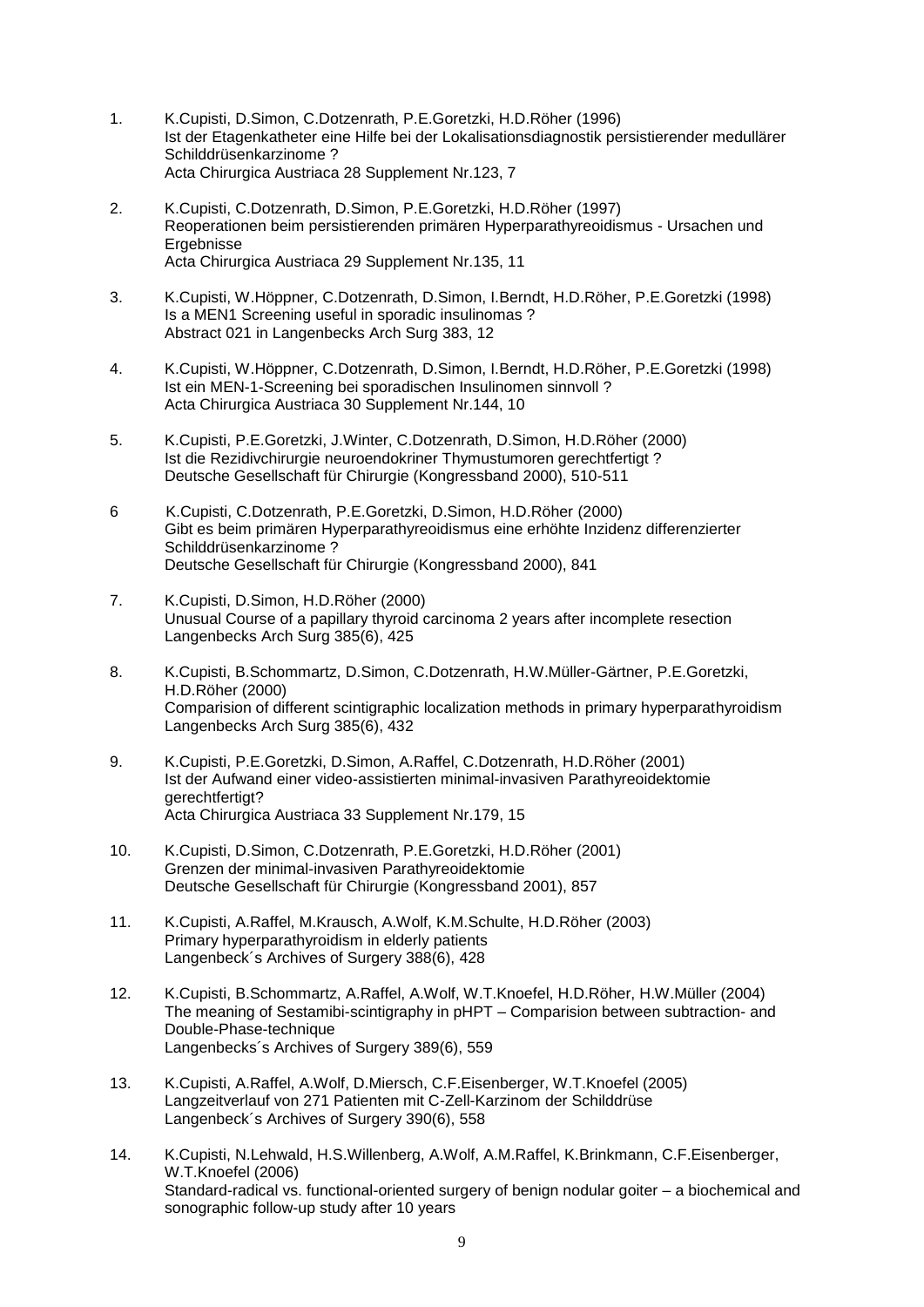Langenbeck´s Archives of Surgery 391(6), 629-30

- 15. K.Cupisti, H.S.Willenberg, T.Wertenbruch, A.M.Raffel, A.Lachenmayer, A.Antke, M.Schott, W.T.Knoefel (2007) Multimodal therapy for a paraganglioma with hepatic metastases Langenbeck´s Archives of Surgery 392(6), 849
- 16. K.Cupisti, J.Witte, A.Chanab, A.Raffel, M.Krausch, F.A.Ruppe, C.F.Eisenberger, W.T.Knoefel The value of radio-iodine therapy in papillary thyroid microcarcinoma (2010) Langenbeck´s Archives of Surgery 395(8), 1181
- 17. K.Cupisti, M.Anlauf, A.Chanab, J.Witte, S.E.Baldus, M.Krausch, A.Raffel, C.Herdter, F.Ruppe, D.Hafner, M.Schott, W.T.Knoefel Encapsulation status of papillary thyroid microcarcinomas is associated with the risk of lymph node metastases Langenbeck´s Archives of Surgery 397(7), 1170

## **Publikationen Abstracts (Coautor)**

- 1. J.Witte, C.Dotzenrath, K.Cupisti, P.E.Goretzki, H.D.Röher (1998) Die hyperkalzämische Krise: ein chirurgisch endokrinologischer Notfall Acta Chirurgica Austriaca 30 Supplement Nr.144, 13
- 2. C.Dotzenrath, P.E.Goretzki, K.Cupisti, H.D.Röher (1999) Welche Bedeutung hat die prophylaktische Chirurgie bei der Multiplen Endokrinen Neoplasie Typ I Deutsche Gesellschaft für Chirurgie (Kongreßband 1999), 1226-1228
- 2. G.Peterschulte, D.Simon, K.Cupisti, H.D.Röher (2000) Unusual reason for hypercalcitoninemia Langenbecks Arch Surg 385(6), 423
- 3. C.Dotzenrath, A.Raffel, K.Cupisti, B.Aust, C.Ohmann, Q.Yang, H.D.Röher, P.E.Goretzki (2000) What is the optimal postoperative hospital stay after thyroid operation ? - A controlled prospective randomized trial Langenbecks Arch Surg 385(6), 432
- 5. A.Saleh, K.Cupisti, M.Cohnen, J.Feldkamp, G.Fürst, U.Mödder (2001) Wertigkeit des Tissue Harmonic Imaging zur frühen postoperativen Schilddrüsensonographie Ultraschall in Med 22, 148
- 6. K.M.Schulte, K.Cupisti, H.D.Röher (2001) Monitoring des N.laryngeus recurrens als Routinemaßnahme in der Schilddrüsenchirurgie Deutsche Gesellschaft für Chirurgie (Kongressband 2001), 229-31
- 7. K.M.Schulte, K.Cupisti, H.D.Röher (2001) Neurostimulation des Nervus recurrens – Eine Routinemethode in der Schilddrüsenchirurgie ? Deutsche Gesellschaft für Chirurgie (Kongressband 2001), 232-3
- 8. A.Raffel, M.Krausch, K.Cupisti, PE Goretzki, KM Schulte, HD Röher (2002) Chemoembolisation – eine therapeutische Alternative in der Behandlung des inoperablen metastasierten neuroendokrinen Tumors ? Deutsche Gesellschaft für Chirurgie (Kongressband 2002), Seite 310-1
- 9. M.Krausch, K.Cupisti, A.Raffel, B.Willberg, U.Willnow (2002) Niedrige Komplikationsrate der kindlichen Appendizitis bei konventionellem Vorgehen und konsequenter intra- und postoperativer Antibiose Deutsche Gesellschaft für Chirurgie (Kongressband 2002), Seite 714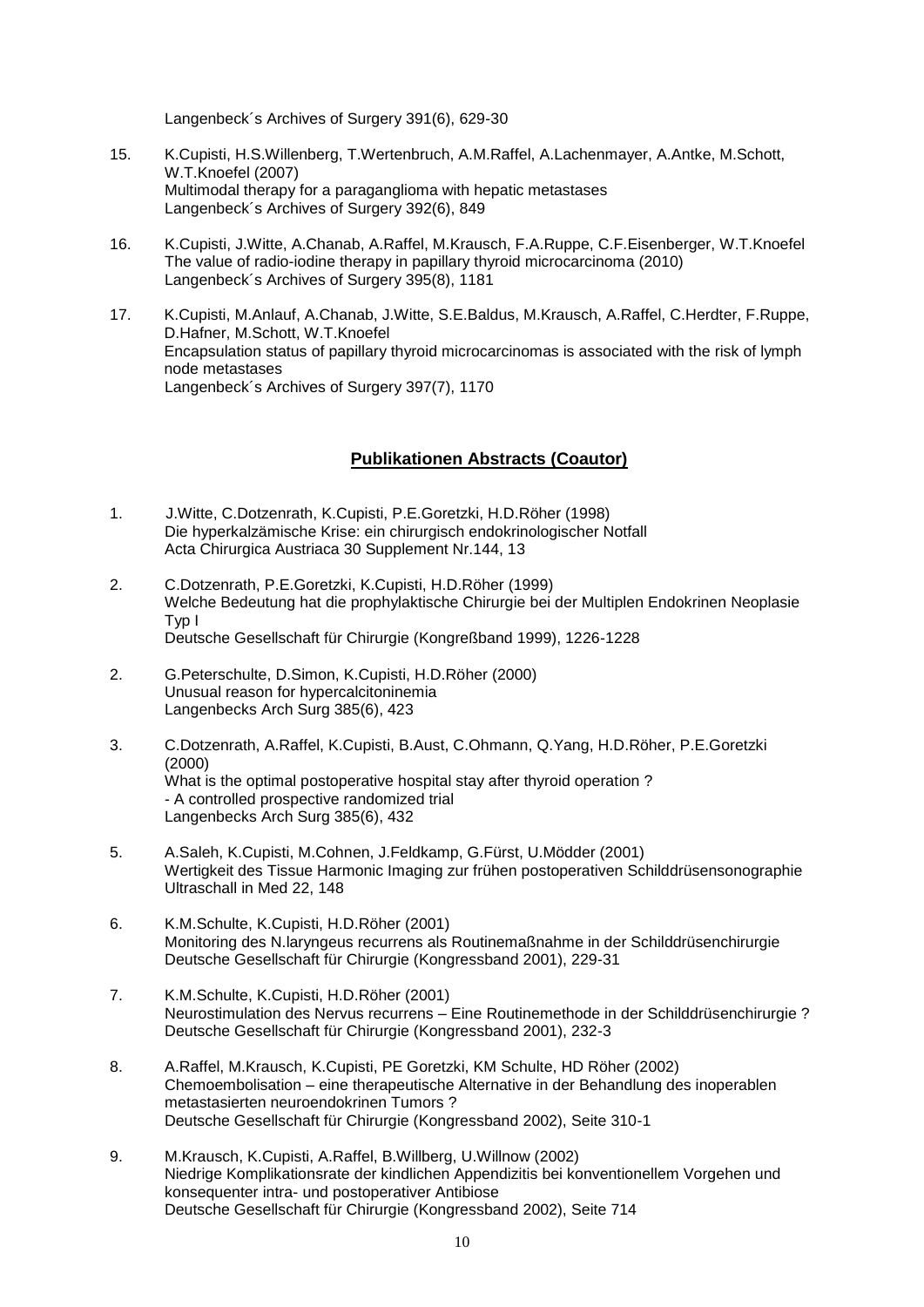- 10. A.Raffel, K.Cupisti, M.Krausch, A.Wolf, C.D.Gerharz, K.M.Schulte, H.D.Röher (2003) Update of reduced radical operation of incidentally found sporadic medullary thyroid cancer Langenbeck´s Archives of Surgery 388(6), 428
- 11. M.Krausch, K.Cupisti, A.Wolf, A.Raffel, C.F.Eisenberger, W.T.Knoefel, H.D.Röher (2004) Incidence of non-medullary thyroid cancer in primary hyperparathyroidism (pHPT) Langenbecks´s Archives of Surgery 389(6), 561
- 12. M.Krausch, K.Cupisti, A.Raffel, G.Möslein, W.T.Knoefel (2004) Diffuse Ganglioneuromatosis in a female patient combined with sigmoid carcinoma and melanoma – a case report Langenbecks´s Archives of Surgery 389(6), 562
- 13. A.Raffel, M.Krausch, M.Anlauf, K.Cupisti, C.F.Eisenberger, G.Klöppel, W.T.Knoefel, H.D.Röher (2004) Diffuse Nesidioblastosis as a cause of hyperinsulinemic hypogycemia an adults: a diagnostic and therapeutic challenge Langenbecks´s Archives of Surgery 389(6), 563
- 14. A.Wolf, K.Cupisti, N.Stoecklein, M.Krausch, C.Franke, S.B.Hosch, W.T.Knoefel (2004) Laparoscopic treatment of phaeochromocytoma: from a method to avoid to the method of choice. Lessons learned from 98 consecutive adrenalectomies Langenbecks´s Archives of Surgery 389(6), 566
- 15. M.Krausch, K.Cupisti, A.Raffel, A.Wolf, C.F.Eisenberger, W.T.Knoefel (2005) Pitfalls in a patient with hyperparathyroidism – history of a patient with the diagnosis of a parathyroid carcinoma Langenbeck´s Archives of Surgery 390(6), 561
- 16. A.Wolf, K.Cupisti, C.F.Eisenberger, A.Raffel, S.B.Hosch, W.T.Knoefel (2005) Liver surgery in metastatic medullary thyroid cancer: effective long-term palliation ? Langenbeck´s Archives of Surgery 390(6), 562
- 17. A.Raffel, M.Krausch, A.Wolf, K.Cupisti, C.F.Eisenberger, W.T.Knoefel (2005) Clinical and pathologic significance of MIB-1 expression in neuroendocrine tumors of the pancreas Langenbeck´s Archives of Surgery 390(6), 562
- 18. A.Vossough, K.Cupisti, Q.Yang, Ch.Ohmann, C.Dotzenrath (2005) Renal hyperparathyroidism: a prospective long-term follow-up study of 80 patients after parathyroidectomy Langenbeck´s Archives of Surgery 390(6), 566
- 19. A.Vossough, N.Weyerbrock, M.Plett, A.K.Kätsch, H.Ulitzner, K.Cupisti, C.Dotzenrath (2005) Total parathyroidectomy with autotransplantation into the sternocleidomastoid muscle: still an appropriate technique? Langenbeck´s Archives of Surgery 390(6), 570
- 20. M.Krausch, A.Raffel, S.Heikaus, K.Cupisti, A.Wolf, C.F.Eisenberger, W.T.Knoefel (2005) PTEN-expression in neuroendocrine tumours of the pancreas Langenbeck´s Archives of Surgery 390(6), 571
- 21. A.Raffel, M.Krausch, A.Wolf, C.F.Eisenberger, K.Cupisti, W.T.Knoefel (2005) Symptomatic pure pancreatic polypeptide-containing tumor of the pancreas Langenbeck´s Archives of Surgery 390(6), 571
- 22. A.Raffel, M.Krausch, A.Wolf, K.Cupisti, C.F.Eisenberger, W.T.Knoefel (2005) Ghrelin expression in neuroendocrine tumours of the gastrointestinal tract with multiple endocrine neoplasia type 1 Langenbeck´s Archives of Surgery 390(6), 571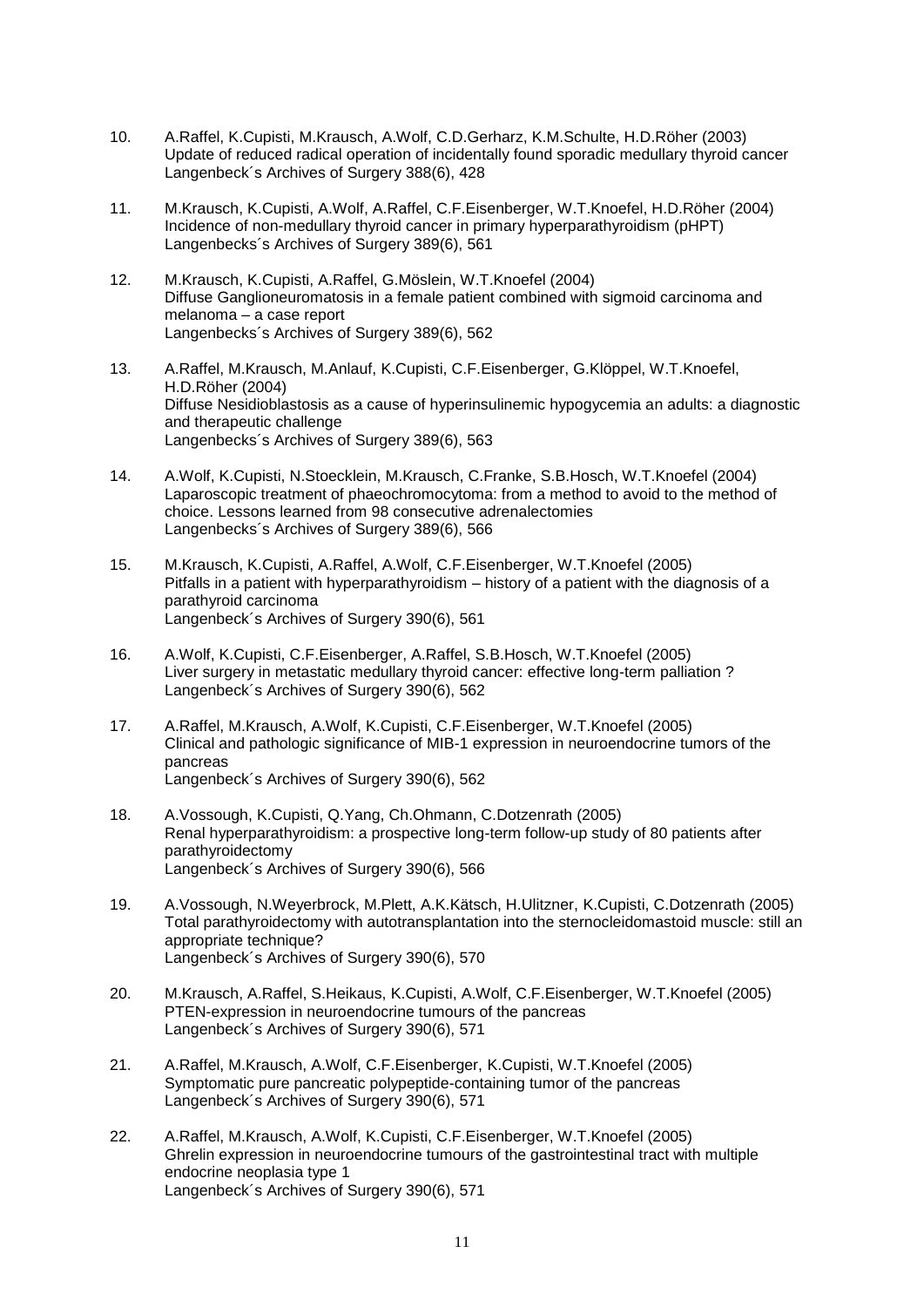- 23. A.M.Raffel, K.Cupisti, C.F.Eisenberger, M.Krausch, M.Peiper, W.T.Knoefel, N.H.Stoecklein, M.Schott (2007) Global histone modification patterns predict malignant disease in organic hyperinsulinism Langenbeck´s Archives of Surgery 392(6), 853-4
- 24. D.Disse, F.Ruppe, C.F.Eisenberger, A.Chanab, K.Goldschmidt, K.Cupisti, W.T.Knoefel Therapy of Papillary Microcarcinoma – Establishment of a New Group of Patients (2008) Langenbeck´s Archives of Surgery 393(6), 1023
- 25. M.Krausch, A.Raffel, M.Anlauf, M.Schott, H.S.Willenberg, M.Peiper, K.Cupisti, C.F.Eisenberger, W.T.Knoefel (2008) Resection of Liver Metastases from Neuroendocrine Tumour and the Real Impact of the Surgical Margin Langenbeck´s Archives of Surgery 393(6), 1027
- 26. A.Raffel, M.Krausch, K.Cupisti, M.Schott, C.F.Eisenberger, W.T.Knoefel (2008) Clinico-Pathological Analysis of Insulinomas According to the TNM Staging of Foregut (Neuro) Endocrine Tumors Langenbeck´s Archives of Surgery 393(6), 1031
- 27. D.Disse, K.Cupisti, J.Witte, A.Chanab, F.Ruppe, A.M.Raffel, M.Krausch, C.F.Eisenberger, W.T.Knoefel (2009) Papillary microcarcinoma – establishment of a new patient group Langenbeck´s Archives of Surgery 394(6), 1142-3
- 28. A.Raffel, M.Krausch, M.Anlauf, M.Schott, N.Lehwald, C.F.Eisenberger, K.Cupisti, W.T.Knoefel (2010) Prognostic relevance of the TNM and WHO classification for insulinomas Langenbeck´s Archives of Surgery 395(8), 1186-7
- 29. F.A.Ruppe, K.Cupisti, U.Janus, C.F.Eisenberger, W.T.Knoefel Surgery of Graves´disease – a 10-year review (2010) Langenbeck´s Archives of Surgery 395(8), 1188
- 30. M.Krausch, K.Cupisti, A.Raffel, M.Anlauf, C.Gerlach, C.Anke, W.T.Knoefel Report of a patient with glucagon cell adenomatosis: a rare disease of the endocrine pancreas Langenbeck´s Archives of Surgery 396(8), 1294
- 31. A.Bartels, K.Cupisti, M.Anlauf, M.Krausch, A.Raffel, W.T.Knoefel Case report: Diffuse papillary hyperplasia Langenbeck´s Archives of Surgery 397(7), 1168-9
- 32. S.Kraus, M.Krausch, A.Raffel, M.Anlauf, K.Cupisti, J.Schulte am Esch, W.T.Knoefel A rare case of gastric gastrinoma Langenbeck´s Archives of Surgery 397(7), 1175
- 33. M.Krausch, A.Raffel, S.Pickhardt, M.Anlauf, M.Schott, A.Krieg, K.Cupisti, W.T.Knoefel Increased EpCAM expression is a marker for poor prognosis in neuro-endocrine neoplasia (NEN) Langenbeck´s Archives of Surgery 397(7), 1175-6
- 34. M.Krausch, A.Raffel, M.Anlauf, M.Schott, A.Krieg, N.Lehwald, C.Herdter, K.Cupisti, W.T.Knoefel Secondary primary malignancy (SPM) in patients with sporadic neuroendocrine neoplasia (NEN) Langenbeck´s Archives of Surgery 397(7), 1176
- 36. A.Raffel, M.Krausch, K.Cupisti, M.Anlauf, S.Kraus, A.Bartels, C.Herdter, M.Schott, W.T.Knoefel Multifocal NEN of the small bowel Langenbeck´s Archives of Surgery 397(7), 1180-1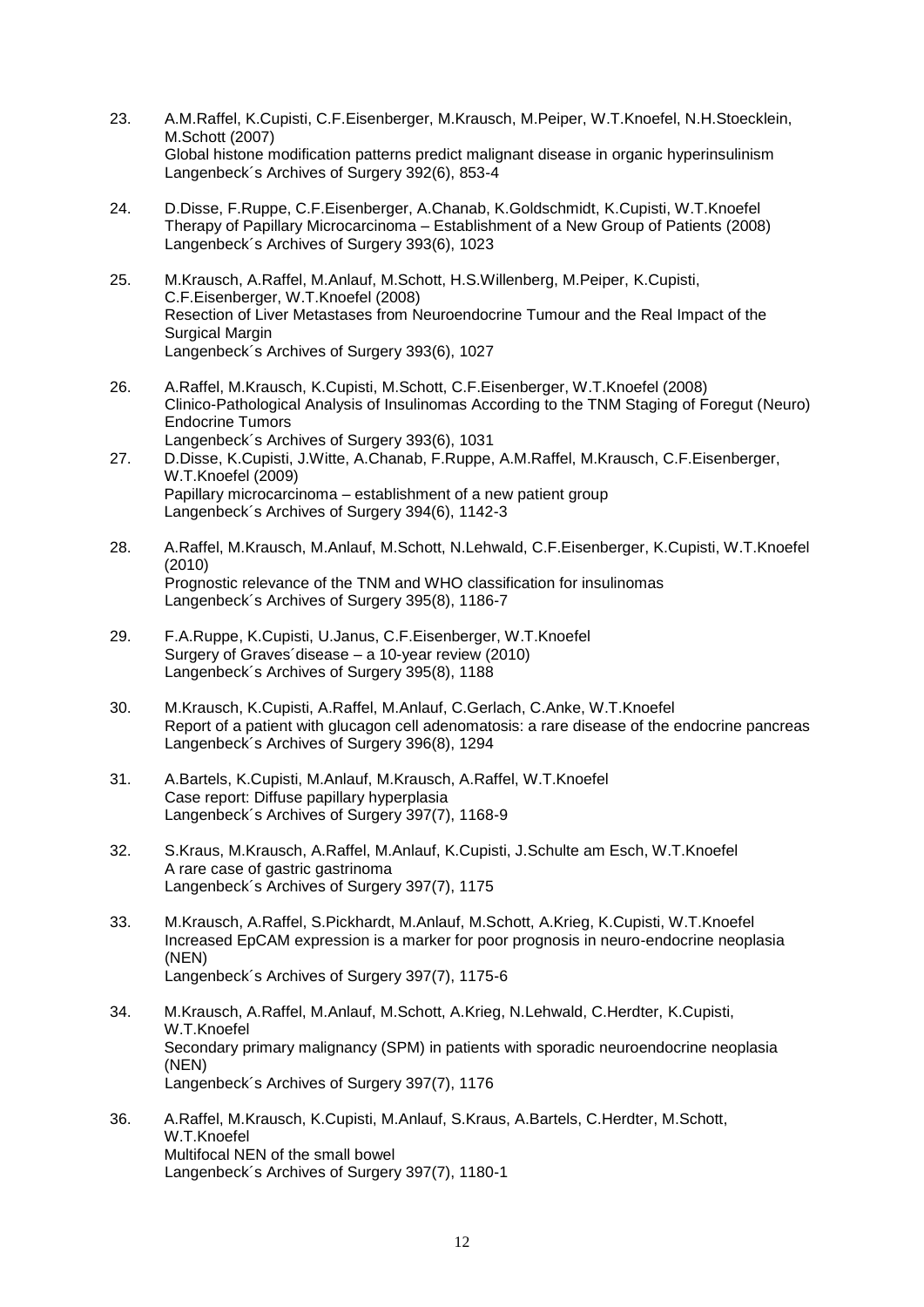#### **Vorträge**

- 1. K.Cupisti, D.Simon, I.U.Schmidt, P.E.Goretzki, H.D.Röher MEN 1-assoziiertes Nebennierenkarzinom bei Nebennierenrindenhyperplasie 14. Arbeitstagung der CAEK Bremen, 15.-16.September 1995
- 2. K.Cupisti, C.Dotzenrath, D.Simon, A.Granetzny, P.E.Goretzki, H.D.Röher Carcinoid of the thymus: prognostic factor for MEN I-syndrome ? 9. Jahrestreffen der Studiengruppe Medulläres Schilddrüsenkarzinom/ Multiple Endokrine Neoplasie - GerMENs Group- and 7th EURO-MEN Meeting Heidelberg, 22.September 1995
- 3. K.Cupisti, D.Simon, C.Dotzenrath, P.E.Goretzki, H.D.Röher Ist der Etagenkatheter eine Hilfe bei der Lokalisationsdiagnostik persistierender medullärer Schilddrüsenkarzinome ? 15. Arbeitstagung der CAEK Feldkirch, 27.-28.September 1996
- 4. K.Cupisti, D.Simon, P.E.Goretzki, H.D.Röher Nutzenanalyse des selektiven venösen Etagenkatheters (SVK) beim occulten C-Zell-Carcinom der Schilddrüse 114. Kongreß Deutsche Gesellschaft für Chirurgie München, 1.-5.April 1997
- 5. K.Cupisti, C.Dotzenrath, D.Simon, P.E.Goretzki, H.D.Röher Reoperationen beim persistierenden primären Hyperparathyreoidismus Ursachen und **Ergebnisse** 16. Arbeitstagung der CAEK Halle, 23.-25. Oktober 1997
- 6. K.Cupisti, W.Höppner, C.Dotzenrath, D.Simon, I.Berndt, P.E.Goretzki, H.D.Röher Ist ein MEN I-Screening bei sporadischen Insulinomen sinnvoll ? Jahrestagung Sektion Chirurgische Forschung und Chirurgische Arbeitsgemeinschaft Molekulare Diagnostik und Therapie (CAMO) Düsseldorf, 1.-3.Oktober 1998
- 7. K.Cupisti, W.Höppner, C.Dotzenrath, D.Simon, I.Berndt, P.E.Goretzki, H.D.Röher Ist ein MEN I-Screening bei sporadischen Insulinomen sinnvoll ? 17. Arbeitstagung der CAEK Hamburg, 15.-17. Oktober 1998 CAEK-Präsentationspreis
- 8. K.Cupisti, C.Dotzenrath, P.E.Goretzki, H.D.Röher Gibt es den asymptomatischen primären Hyperparathyreoidismus mit fraglicher Operationsindikation ? 116. Kongreß Deutsche Gesellschaft für Chirurgie München, 6.-10.April 1999
- 9. K.Cupisti, P.E.Goretzki, C.Dotzenrath, D.Simon, H.D.Röher Ist die Rezidivchirurgie neuroendokriner Thymustumoren gerechtfertigt ? 117. Kongreß Deutsche Gesellschaft für Chirurgie Berlin, 2.-6.Mai 2000
- 10. K.Cupisti, P.E.Goretzki, C.Dotzenrath, D.Simon, J.Feldkamp, H.D.Röher Minimalinvasives Vorgehen bei intrathorakalen NSD-Adenomen 167. Jahrestagung der Vereinigung Niederrheinisch-Westfälischer Chirurgen Herne/Bochum, 28.-30.September 2000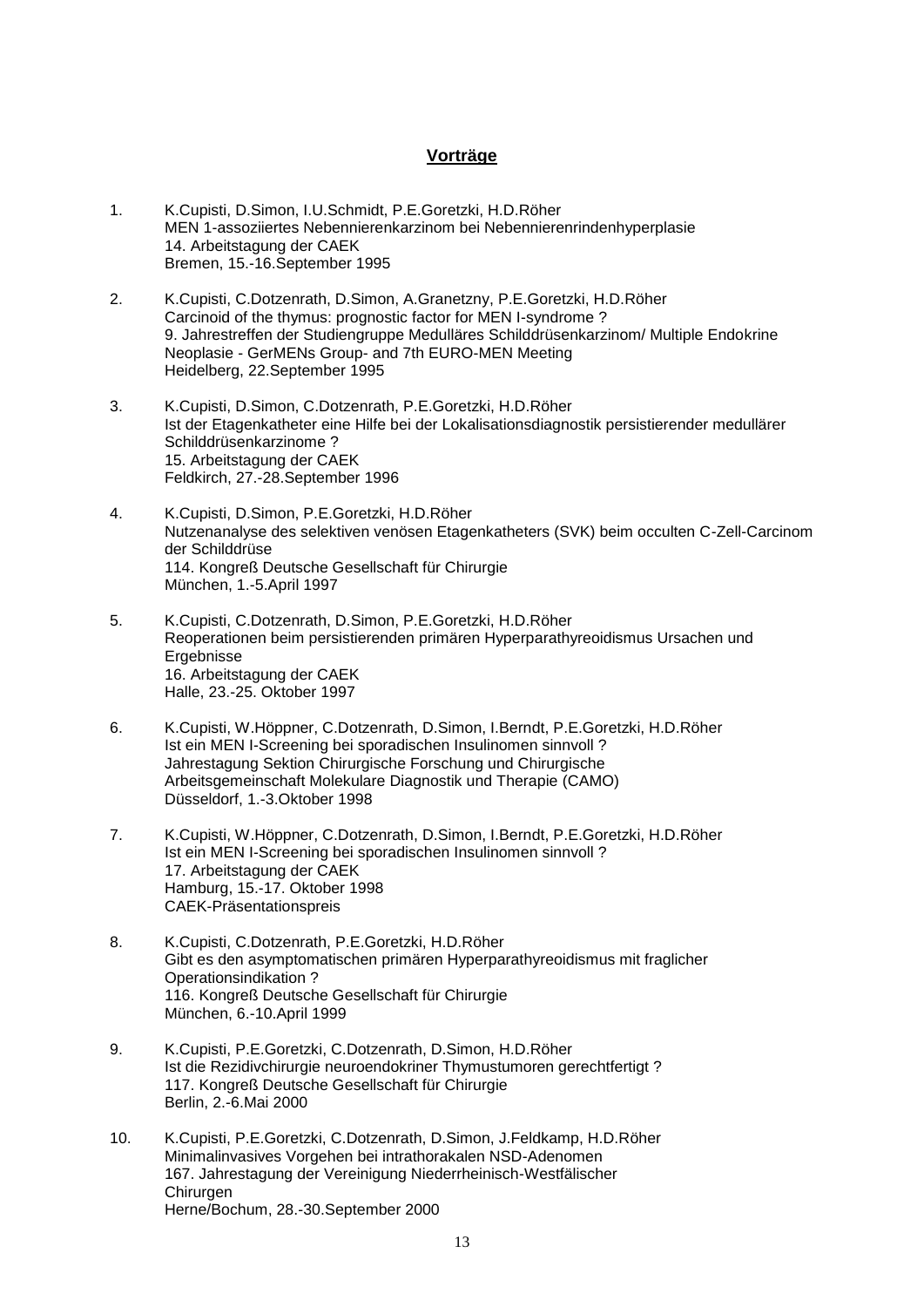- 11. K.Cupisti, D.Simon, H.D.Röher Ungewöhnlicher Verlauf eines papillären Schilddrüsenkarzinoms 2 Jahre nach inkompletter Thyreoidektomie 19. Arbeitstagung der CAEK Düsseldorf, 2.-4. November 2000
- 12. K.Cupisti, B.Schommartz, D.Simon, C.Dotzenrath, H.W.Müller-Gärtner, P.E.Goretzki, H.D.Röher Vergleich verschiedener szintigraphischer Lokalisationsdiagnostiken beim primären Hyperparathyreoidismus 19. Arbeitstagung der CAEK Düsseldorf, 2.-4. November 2000
- 13. K.Cupisti, P.E.Goretzki, D.Simon, H.D.Röher Minimalinvasive Nebenschilddrüsenchirurgie MIC-Club-West 7. Treffen Wuppertal, 18.5.2001
- 14. K.Cupisti, P.E.Goretzki, D.Simon, A.Raffel, C.Dotzenrath, H.D.Röher (2001) Ist der Aufwand einer video-assistierten minimal-invasiven Parathyreoidektomie gerechtfertigt? 20. Arbeitstagung der CAEK Bern, 15.-17. November 2001
- 15. K.Cupisti, C.Dotzenrath, A.Raffel, A.Wolf, M.Krausch, H.D.Röher (2002) Nebenschilddrüsenchirurgie beim jungen Patienten – Probleme und Besonderheiten 21. Arbeitstagung der CAEK Potsdam, 15.-16. November 2002
- 16. K.Cupisti, St.Braunstein, K.M.Schulte, H.D.Röher (2003) Primäre Klarzellhyperplasie der Nebenschilddrüse 3. Postgradualer Kurs der CAEK Wernigerode (Harz), 24.-25.Januar 2003
- 17. K.Cupisti, A.Wolf, A.Raffel, M.Krausch, K.M.Schulte, H.D.Röher (2003) Der primäre Hyperparathyreoidismus des älteren Patienten 91. Jahrestagung der Vereinigung Mittelrheinischer Chirurgen Stuttgart, 18.-20.September 2003
- 18. K.Cupisti, A.Raffel, M.Krausch, A.Wolf, K.M.Schulte, H.D.Röher Der primäre Hyperparathyreoidismus des älteren Patienten 22. Arbeitstagung der Chirurgischen Arbeitsgemeinschaft Endokrinologie (CAEK) Frankfurt am Main, 5.-6.Dezember 2003
- 19. K.Cupisti, A.Raffel, A.Wolf, M.Krausch, K.M.Schulte, W.T.Knoefel, H.D.Röher Der primäre Hyperparathyreoidismus des älteren Patienten Wintertreffen der Nordrhein-Westfälischen Gesellschaft für Endokrinologie & Diabetologie Bonn, 23.Januar 2004
- 20. K.Cupisti, K.M.Schulte Chirurgische Therapie der Amiodaron-induzierten Hyperthyreose 21.Düsseldorfer Schilddrüsengespräch Düsseldorf, 24.März 2004
- 21. K.Cupisti, P.Goretzki (eingeladener Vortrag) Problem des persistierenden und rezidivierenden primären und sekundären Hyperparathyreoidismus 121. Kongress der Deutschen Gesellschaft für Chirurgie Berlin, 27.-30.April 2004
- 22. K.Cupisti, M.Peiper, B.Schommartz, A.Schutte, W.T.Knoefel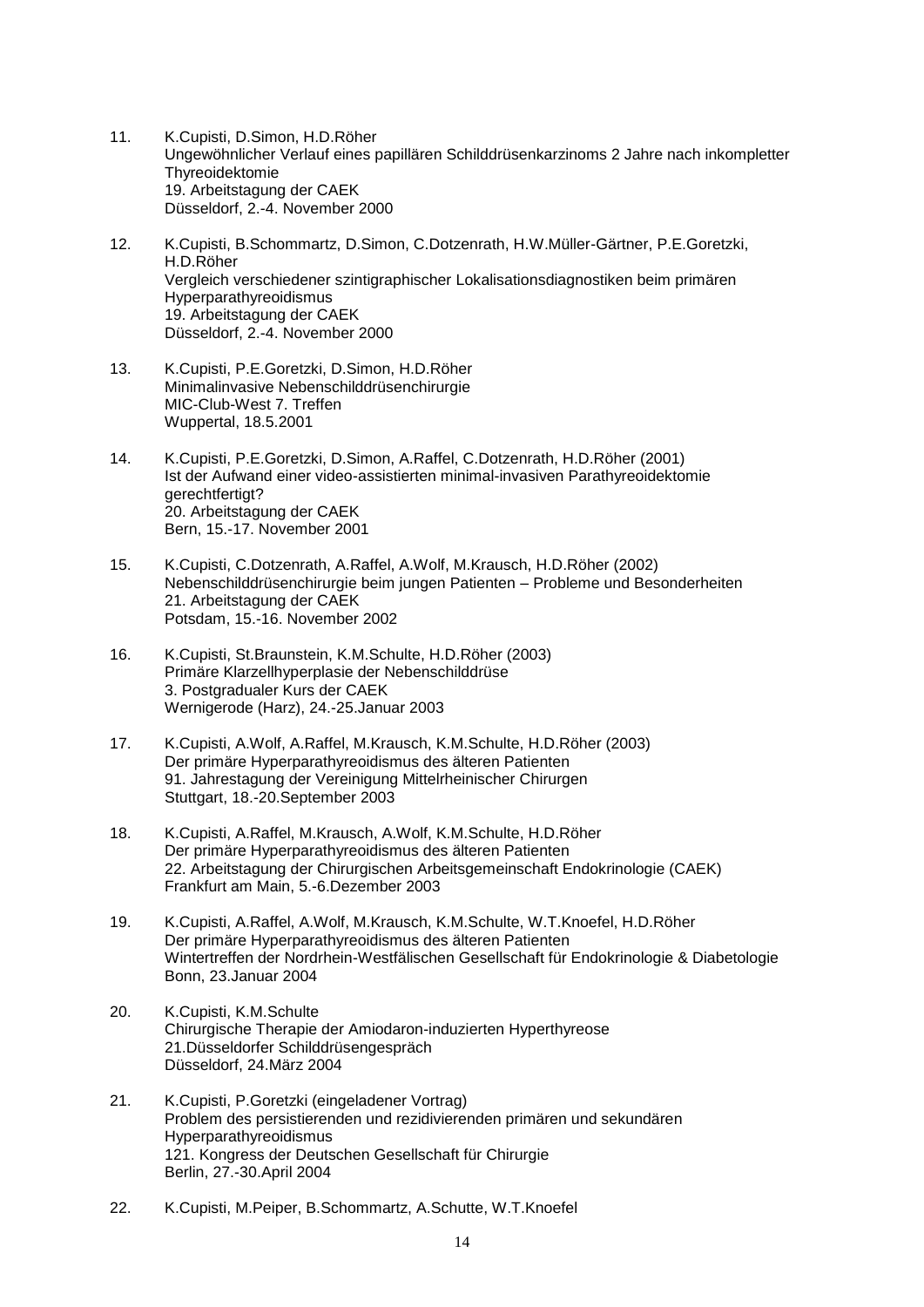Präoperative Lokalisationsdiagnostik beim persistierenden oder rezidivierenden primären Hyperparathyreoidismus – Wieviel ist notwendig, was ist unnötig ? 173. Tagung der Vereinigung Nordwestdeutscher Chirurgen Greifswald, 3.-5.Juni 2004

- 23. K.Cupisti 50 Jahre MEN1 Antrittsvorlesung Düsseldorf, Großer Hörsaal Chirurgie, 4.Juni 2004
- 24. K.Cupisti, K.M.Schulte, C.Dotzenrath, A.Raffel, H.D.Röher Juvenile primary hyperparathyroidism Conference of the International Association of Endocrine Surgeons (IAES) Uppsala (Schweden), 13.-17.Juni 2004
- 25. K.Cupisti, A.Raffel, M.Peiper, B.Schommartz, A.Schutte, A.Wolf, W.T.Knoefel Präoperative Lokalisationsdiagnostik beim persistierenden oder rezidivierenden primären Hyperparathyreoidismus – wieviel ist nowendig, was ist unnötig ? 171. Jahrestagung der Vereinigung Niederrheinisch-Westfälischer Chirurgen Köln, 16.-18.September 2004
- 26. K.Cupisti, D.Simon Technik der Lymphadenektomie beim Schilddrüsenkarzinom 171. Jahrestagung der Vereinigung Niederrheinisch-Westfälischer Chirurgen Köln, 16.-18.September 2004
- 27. K.Cupisti (Vortrag und wissenschaftliche Leitung) Rezidivstruma – Prophylaxe, Diagnostik, Therapie: Chirurgische Technik des Rezidiveingriffes 2. Düsseldorfer Chirurgisches Kolloquium Düsseldorf, 3.November 2004
- 28. K.Cupisti, B.Schommartz, A.Raffel, A.Wolf, W.T.Knoefel, H.D.Röher, H.W.Müller Stellenwert der Sestamibi-Szintigraphie beim primären HPT. Vergleich zwischen der Subtraktions- und der Zweiphasentechnik 23. Arbeitstagung der Chirurgischen Arbeitsgemeinschaft Endokrinologie (CAEK) Wien, 26.-27.November 2004
- 29. K.Cupisti, C.F.Eisenberger Nebenschilddrüse *"minimal access"* 11. Treffen MIC-Club-West Düsseldorf, 20.Mai 2005
- 30. K.Cupisti, A.Raffel, A.Wolf, D.Miersch, C.F.Eisenberger, W..Knoefel Stadienverteilung und Langzeitverlauf beim C-Zell-Karzinom 172.Jahrestagung der Vereinigung Niederrheinisch-Westfälischer Chirurgen Münster, 29.September-1.Oktober 2005
- 31. K.Cupisti, A.Raffel, A.Wolf, D.Miersch, C.F.Eisenberger, H.D.Röher, W.T.Knoefel Langzeitverlauf von 271 Patienten mit C-Zell-Karzinom der Schilddrüse 24. Arbeitstagung der Chirurgischen Arbeitsgemeinschaft für Endokrinologie (CAEK) Hamburg, 25.-26.November 2005
- 32. K.Cupisti, N.Lehwald, H.S.Willenberg, A.Wolf, A.M.Raffel, K.Brinkmann, C.F.Eisenberger, W.T.Knoefel Standardradikalität vs. Funktionsorientierte Chirurgie bei benigner Knotenstruma – eine biochemische und sonographische Verlaufskontrolle nach 10 Jahren 25. Arbeitstagung der Chirurgischen Arbeitsgemeinschaft für Endokrinologie (CAEK) Duisburg, 24.-25.November 2006
- 33. K.Cupisti, N.Lehwald, H.S.Willenberg, A.Wolf, A.M.Raffel, K.Brinkmann, C.F.Eisenberger, W.T.Knoefel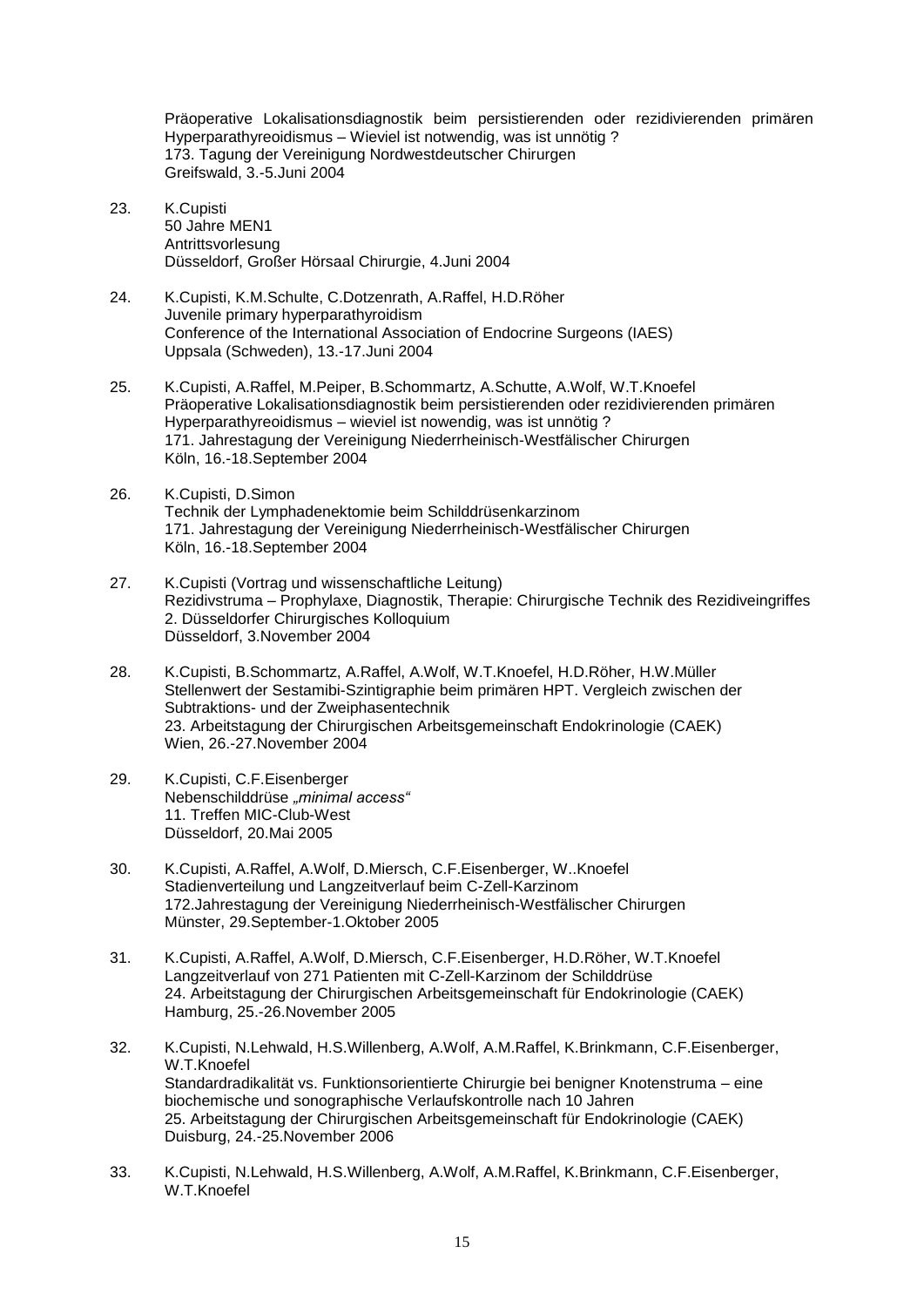Standardradikalität versus funktionserhaltende Chirurgie bei benigner Knotenstruma - eine sonographische und biochemische Verlaufsuntersuchung nach 10 Jahren 12. Jahrestagung der Nordrhein-Westfälischen Gesellschaft für Endokrinologie & Diabetologie Bochum, 19.-20.Januar 2007

- 34. K.Cupisti, U.Ramp, A.Rehders, M.Peiper, W.T.Knoefel Hautmetastasen eines follikulären Schilddrüsenkarzinoms - eine Falldarstellung 1. Gemeinsame Jahrestagung der Arbeitsgemeinschaften der Deutschen Gesellschaft für Viszeralchirurgie (DGVC) Ruhr-Universität Bochum, 12.-15. September 2007
- 35. K.Cupisti (eingeladener Vortrag) Elektrostimulation des N.recurrens: Verfahren, Möglichkeiten und Grenzen Focus Schilddrüse Hamm, 7.Mai 2008
- 36. K.Cupisti (eingeladener Vortrag) Chrirugische Therapie von Nebennierentumoren Endokrines Tumor-Symposium 2008, Hypertonie und Nebennierentumore Düsseldorf, 26.November 2008
- 37. K.Cupisti (eingeladener Vortrag) Primärer Hyperparathyreoidismus 14. Jahrestagung der Nordrhein-Westfälischen Gesellschaft für Endokrinologie und Diabetologie Düsseldorf, 23.-24.Januar 2009
- 38. K.Cupisti (eingeladener Vortrag) Chirurgie der Hyperthyreose 176. Jahrestagung der Vereinigung Niederrheinisch-Westfälischer Chirurgen Wuppertal, 17.-18.September 2009
- 39. K.Cupisti (eingeladener Vortrag) Endokrines Pankreas und GEP 22. Seminar für Chirurgische Weiterbildung Essen, 21.-25.September 2009
- 40. K.Cupisti (eingeladener Vortrag) Kasuistik zur Therapie von Metastasen eines MEN-Tumors Molekulargenetik von Multiplen Endokrinen Neoplasien / 15 Jahre Molekulare Diagnostik Hamburg, 6.-7.November 2009
- 41. K.Cupisti, D.Disse, J.Witte, A.Chanab, F.Ruppe, A.M.Raffel, M.Krausch, C.F.Eisenberger, W.T.Knoefel Papillary microcarcinoma – establishment of a new patient group 28. Arbeitstagung der Chirurgischen Arbeitsgemeinschaft für Endokrinologie (CAEK) Lodz (Polen), 26.-28.November 2009
- 42. K.Cupisti (eingeladener Vortrag) Wann und wie erfolgt die zentrale Lymphknotendissektion beim Schilddrüsenkarzinom ? Schilddrüsensymposium 2010 Norderstedt, 29.Januar 2010
- 43. K.Cupisti (eingeladener Vortrag) Das MEN1-Syndrom auf dem aktuellen Stand der Forschung Onkologie im UKD-Neues aus Klinik und Forschung Düsseldorf, 8.Februar 2010
- 44. K.Cupisti (eingeladener Vortrag) Vierdrüsenhyperplasie beim pHPT: Welches ist das geeignete Operationsverfahren ? 7. Postgradualer Kurs in Endokriner Chirurgie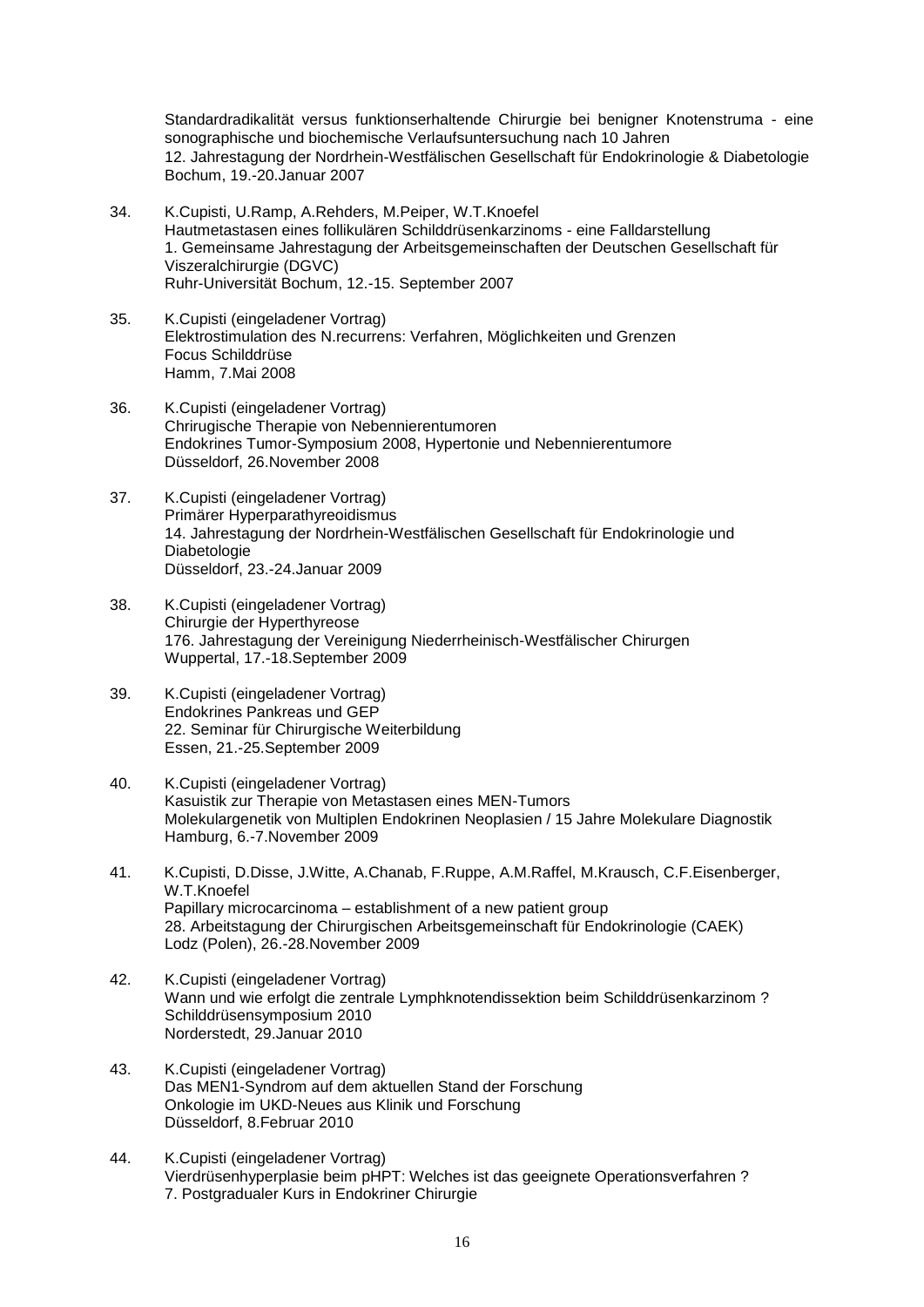Rheinsberg, 9.-11.März 2011

- 45. K.Cupisti (eingeladener Vortrag) Die Hemithyreoidektomie Seminar Basischirurgie – Common Trunk Düsseldorf, 1.-4.Oktober 2012
- 46. K.Cupisti (eingeladener Vortrag) Die Hemithyreoidektomie Basischirurgie Berufseinsteigerseminar Düsseldorf, 23.-26.September 2013
- 47. K.Cupisti (eingeladener Vortrag) Sonderfall medulläres SD-Karzinom: MEN, Stellenwert der Lymphadenektomie DGAV OP Workshop Endokrine Chirurgie Düsseldorf, 25.-26.September 2014
- 48. K.Cupisti (eingeladener Vortrag) Die Hemithyreoidektomie Seminar Basischirurgie – Common Trunk Düsseldorf, 29.September-2.Oktober 2014
- 49. K.Cupisti Stellenwert der minimal-invasiven Chirurgie beim kolorektalen Karzinom Fortbildungsveranstaltung Kolorektales Karzinom Euskirchen, 2.September 2015
- 50. K.Cupisti (eingeladener Vortrag) Die Hemithyreoidektomie Seminar Basischirurgie – Common Trunk Düsseldorf, 28.September-1.Oktober 2015
- 51. K.Cupisti (eingeladener Vortrag) Sonderfall medulläres SD-Karzinom: MEN, Stellenwert der Lymphadenektomie DGAV OP Workshop Endokrine Chirurgie Düsseldorf, 10.-11.Dezember 2015
- 52. K.Cupisti (eingeladener Vortrag) Was ist endokrine Chirurgie? 50 Plus Freude am Leben Euskirchen, 27.-28.2.2016
- 53. K.Cupisti (eingeladener Vortrag) Was ist endokrine Chirurgie ? Freunde und Förderer des Marien-Hospitals Euskirchen, 18.3.2016

#### **Vorträge (Coautor)**

- 1. C.Ebener, A.Röhrborn, C.Ohmann, K.Cupisti, H.Becker, H.D.Röher Bedeutung der präoperativen parenteralen Ernährung bei Patienten mit einem Magen- oder Ösophaguskarzinom 12. Gemeinsame Jahrestagung DGEM und AKE
- 2. C.Ebener, H.Becker, A.Röhrborn, M.Lalee, K.Cupisti, C.Ohmann, H.D.Röher Preoperative total parenteral nutrition (TPN) in patients with cancer of the esophagus or stomach International Surgical Week 1993, 35th World Congress of Surgery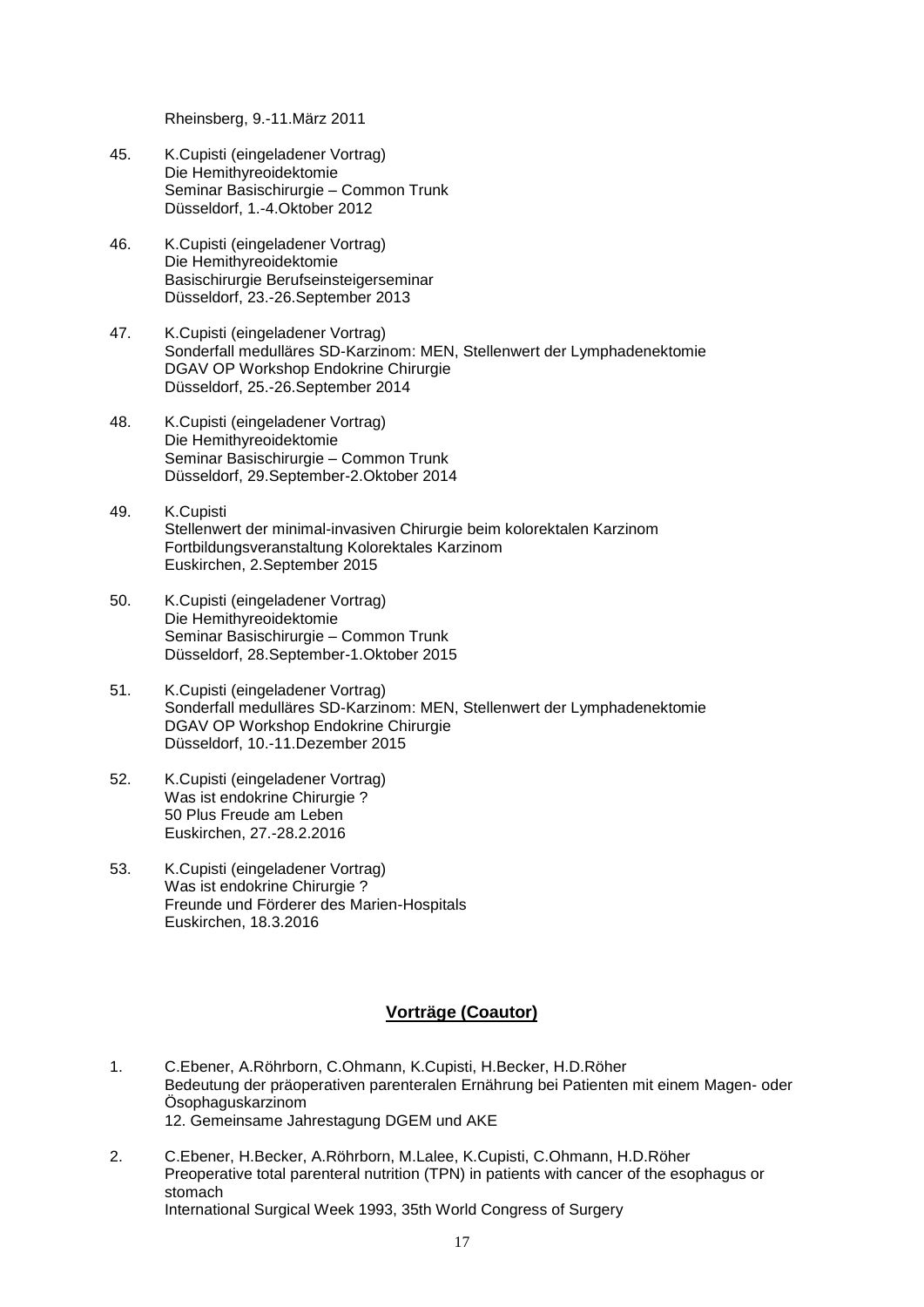Hong Kong, 22.-27.August 1993

- 3. C.Ebener, A.Röhrborn, C.Ohmann, K.Cupisti, H.Becker, H.D.Röher Bedeutung der präoperativen parenteralen Ernährung bei Patienten mit einem Magen- oder Ösophaguskarzinom 13. Gemeinsame Jahrestagung DGEM und AKE Graz 23.-25.März 1994
- 4. C.Dotzenrath, P.E.Goretzki, B.Teh, F.Farnebo, K.Cupisti, C.Larsson, H.D.Röher Molekularbiologische Untersuchungen zum Nebenschilddrüsentransplantat 15. Arbeitstagung der CAEK Feldkirch, 27.-28.September 1996
- 5. J.Witte, C.Dotzenrath, K.Cupisti, P.E.Goretzki, H.D.Röher Die hyperkalzämische Krise: ein chirurgisch endokrinologischer Notfall 17. Arbeitstagung der CAEK Hamburg, 15.-17. Oktober 1998
- 6. C.Dotzenrath, P.E.Goretzki, K.Cupisti, H.D.Röher Welche Bedeutung hat die prophylaktische Chirurgie bei der multiplen endokrinen Neoplasie Typ I ? 116. Kongreß Deutsche Gesellschaft für Chirurgie München, 6.-10.April 1999
- 7. A.Wolf, D.Simon, K.Cupisti, C.Dotzenrath, P.E.Goretzki H.D.Röher Ist der Komplettierungseingriff beim postoperativ zufällig entdeckten sporadischen C– Zellkarzinom obligat ? 167. Jahrestagung der Vereinigung Niederrheinisch-Westfälischer Chirurgen Herne/Bochum, 28.-30.September 2000
- 8. G.Peterschulte, D.Simon, K.Cupisti, H.D.Röher Ungewöhnliche Quelle für Hypercalcitoninämie 19. Arbeitstagung der CAEK Düsseldorf, 2.-4. November 2000
- 9. C.Dotzenrath, A.Raffel, K.Cupisti, B.Aust, C.Ohmann, Q.Yang, H.D.Röher, P.E.Goretzki Was ist die optimale Krankenhausverweildauer nach Schilddrüsenoperationen ? Eine kontrollierte prospektiv randomisierte Studie 19. Arbeitstagung der CAEK Düsseldorf, 2.-4. November 2000
- 10. H.D.Röher, K.M.Schulte, K.Cupisti Neurostimulation des Nervus recurrens – Eine Routinemethode in der Schilddrüsenchirurgie ? 118. Kongress der Deutschen Gesellschaft für Chirurgie München, 1.-5.Mai 2001
- 11. P.E.Goretzki, K.Cupisti, J.Witte, C.Dotzenrath, D.Simon, H.D.Röher Die molekulare Prädiktion beim medullären Schilddrüsenkarzinom 118. Kongress der Deutschen Gesellschaft für Chirurgie München, 1.-5.Mai 2001
- 12. M.Krausch, K.Cupisti, B.Willberg, U.Willnow Niedrige Komplikationsrate der kindlichen Appendizitis bei konventionellem Vorgehen und konsequenter intra- und postoperativer Antibiose 119. Kongress der Deutschen Gesellschaft für Chirurgie ICC Berlin, 7.-10.Mai 2002
- 13. M.Krausch, A.Raffel, K.Cupisti, K.M.Schulte, H.D.Röher Langzeit-Tumorkontrolle (28 Jahre) eines metastasierten Bronchial-Karzinoids durch interdisziplinäre Behandlung 169. Jahrestagung der Vereinigung Niederrheinisch-Westfälischer Chirurgen Essen, 26.-28. September 2002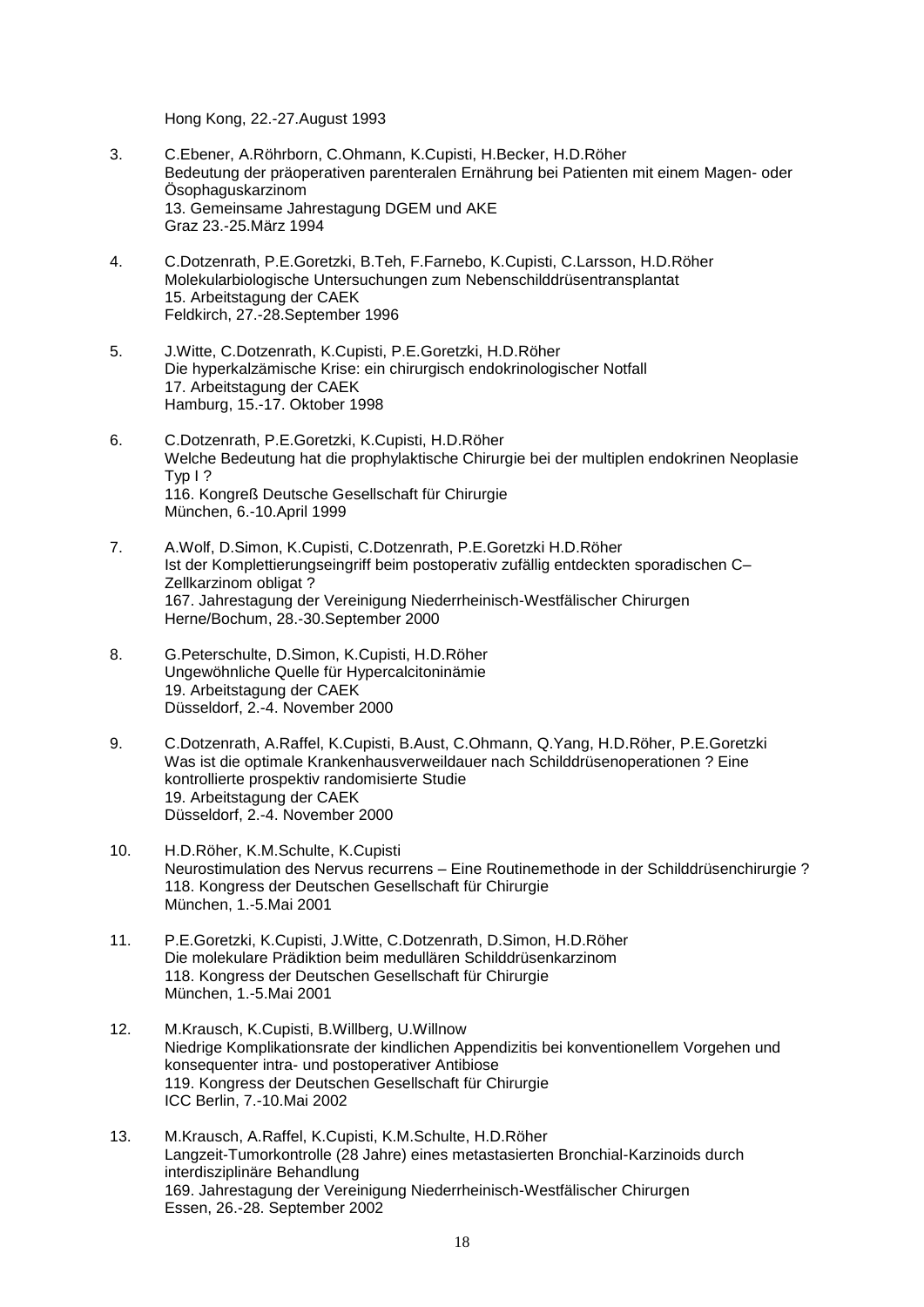- 14. A.Raffel, K.Cupisti, M.Krausch, P.E.Goretzki, K.M.Schulte, H.D.Röher SETTLE – Ein sehr seltenes Schilddrüsenmalignom im Kindesalter 21. Arbeitstagung der CAEK Potsdam, 15.-16. November 2002
- 15. M.Krausch, A.Raffel, K.Cupisti, A.Wolf, K.M.Schulte, .D.Röher Langzeit-Tumorkontrolle (29 Jahre) eines metastasierten Bronchial-Karzinoids durch interdisziplinäre Behandlung 21. Arbeitstagung der CAEK Potsdam, 15.-16. November 2002
- 16. A.Wolf, K.M.Schulte, K.Cupisti, K.Cupisti, H.D.Röher Langzeitüberleben von 21 Patienten mit Nebennierenrindenkarzinom nach Adrenalektomie 21. Arbeitstagung der CAEK Potsdam, 15.-16. November 2002
- 17. K.M.Schulte, K.Cupisti, H.D.Röher Seltene ektope Lokalisationen bei Hyperparathyreoidismus 3. Postgradualer Kurs der CAEK Wernigerode (Harz), 24.-25.Januar 2003
- 18. M.Krausch, A.Raffel, K.Cupisti, K.M.Schulte, H.D.Röher Rezidiv eines Nebenschilddrüsenkarzinoms – Eulen nach Athen 3. Postgradualer Kurs der CAEK Wernigerode (Harz), 24.-25.Januar 2003
- 19. A.Raffel, M.Krausch, K.Cupisti, K.M.Schulte, H.D.Röher Therapie des Morbus Basedow in der Schwangerschaft 3. Postgradualer Kurs der CAEK Wernigerode (Harz), 24.-25.Januar 2003
- 20. A.Wolf, K.Cupisti, P.Fellmer, K.M.Schulte, H.D.Röher Seltene RET-Mutation als Ursache eines C-Cell-Karzinoms 3. Postgradualer Kurs der CAEK Wernigerode (Harz), 24.-25.Januar 2003
- 21. A.Wolf, K.M.Schulte, K.Cupisti, M.Krausch, A.Röhrborn, H.D.Röher Nebenniereneingriffe bei Hypercortisolismus: Analyse des perioperativen Verlaufes von 31 **Patienten** 120. Kongress der Deutschen Gesellschaft für Chirurgie München, 29.April-2.Mai 2003
- 22. A.Raffel, K.Cupisti, A.Wolf, M.Krausch, K.M.Schulte, H.D.Röher Chirurgische Therapie sporadischer kleiner C-Cell-Karzinome der Schilddrüse 120. Kongress der Deutschen Gesellschaft für Chirurgie München, 29.April-2.Mai 2003
- 23. A.Raffel, K.Cupisti, M.Krausch, A.Wolf, CD Gerharz, KM Schulte, HD Röher Eine weitere Analyse eingeschränkt radikal operierter zufälliger sporadischer kleiner C-Zell-Karzinome 22. Arbeitstagung der Chirurgischen Arbeitsgemeinschaft Endokrinologie (CAEK) Frankfurt am Main, 5.-6.Dezember 2003
- 24. K.M.Schulte, K.Cupisti, A.Wolf, A.Raffel, C.Dotzenrath, H.D.Röher Der chirurgische Zugang zum ektopen Hyperparathyreoidismus Wintertreffen der Nordrhein-Westfälischen Gesellschaft für Endokrinologie & Diabetologie Bonn, 23.Januar 2004
- 25. A.Raffel, K.Cupisti, M.Krausch, H.D.Röher, K.M.Schulte Eingeschränkte Operationsradikalität beim zufällig entdeckten sporadischen C-Zell-Karzinom. Ein Update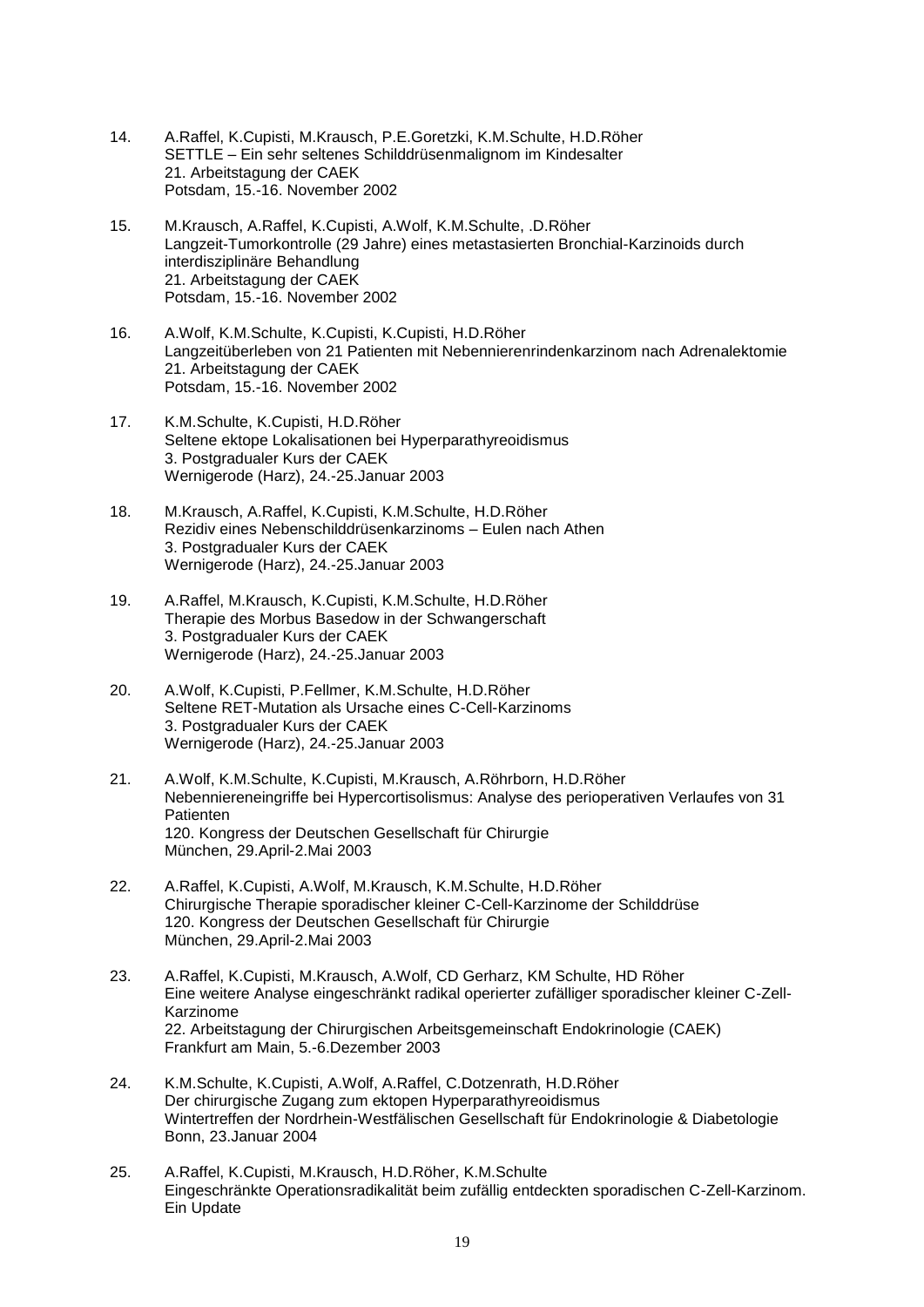121. Kongress der Deutschen Gesellschaft für Chirurgie Berlin, 27.-30.April 2004

- 26. A.Wolf, R.Fritzen, K.Cupisti, A.Raffel, H.D.Röher, K.M.Schulte Langzeitverlauf der endokrinen Funktion nach einseitiger Adrenalektomie und kontralateral subtotaler Adrenalektomie oder bilateral subtotaler Adrenalektomie 121. Kongress der Deutschen Gesellschaft für Chirurgie Berlin, 27.-30.April 2004
- 27. P.E.Goretzki, K.Cupisti, A.Lips, W.Höppner MEN-1 families and MEN-1 index case – Do they match ? Conference of the International Association of Endocrine Surgeons (IAES) Uppsala (Schweden), 13.-17.Juni 2004
- 28. A.Wolf, K.Cupisti, N.Stoecklein, M.Krausch, C.Franke, S.B.Hosch, H.D.Röher, W.T.Knoefel Laparoskopische Adrenalektomie beim Phäochromozytom: Von der Kontraindikation zum Standardverfahren – Erfahrungen bei 98 Patienten 23. Arbeitstagung der Chirurgischen Arbeitsgemeinschaft Endokrinologie (CAEK) Wien, 26.-27.November 2004
- 29. M.Krausch, A.Raffel, S.Heikhaus, K.Cupisti, C.F.Eisenberger, W.T.Knoefel PTEN-Expression in neuroendokrinen Tumoren des Pankreas Wintertreffen 2005: Molekulare und zellbiologische Forschung in klinischer und experimenteller Endokrinologie Herne, 28.Januar 2005
- 30. A.Raffel, M.Krausch, S.Heikhaus, K.Cupisti, C.F.Eisenberger, W.T.Knoefel Bedeutung des MiB-1 Proliferationsindex auf das Outcome neuroendokriner Tumore des Pankreas Wintertreffen 2005: Molekulare und zellbiologische Forschung in klinischer und experimenteller Endokrinologie Herne, 28.Januar 2005
- 31. M.Krausch, K.Cupisti, B.Schommartz, A.Raffel, A.Wolf, W.T.Knoefel Präoperative Lokalisationsdiagnostik beim persistierenden oder rezidivierenden primären Hyperparathyreoidismus – Wieviel ist notwendig, was ist unnötig ? 122. Kongress der Deutschen Gesellschaft für Chirurgie München, 5.-8.April 2005
- 32. M.Krausch, A.Raffel, S.Heikhaus, K.Cupisti, M.Peiper, W.T.Knoefel PTEN-Expression in neuroendokrinen Tumoren des Pankreas 122. Kongress der Deutschen Gesellschaft für Chirurgie München, 5.-8.April 2005
- 33. C.E.M.Dotzenrath, A.K.Kätsch, N.Weyerbrock, A.Vossough, M.Plett, K.Cupisti, C.Ohmann Neuropsychatric and cognitive changes after surgery for primary hyperparathyreoidism: A prospective case control study with 60 patients 41st World Congress of Surgery of ISS/SIC Durban, Südafrika, 21.-25.August 2005
- 34. A.Raffel, K.Cupisti, M.Krausch, C.F.Eisenberger, W.T.Knoefel Therapie papillär-zystischer und solider Pankreastumoren im Kindesalter 101. Jahrestagung der Deutschen Gesellschaft für Kinder- und Jugendmedizin/ 43.Jahrestagung der Deutschen Gesellschaft für Kinderchirurgie Bremen; 29.September-bis 2.Oktober 2005
- 35. A.Vossough, K.Cupisti, Q.Yang, C.Ohmann, C.Dotzenrath Renaler Hyperparathyreoidismus: Eine prospektive Langzeit-Studie bei 80 Patienten nach Parathyreoidektomie 24. Arbeitstagung der Chirurgischen Arbeitsgemeinschaft für Endokrinologie (CAEK) Hamburg, 25.-26.November 2005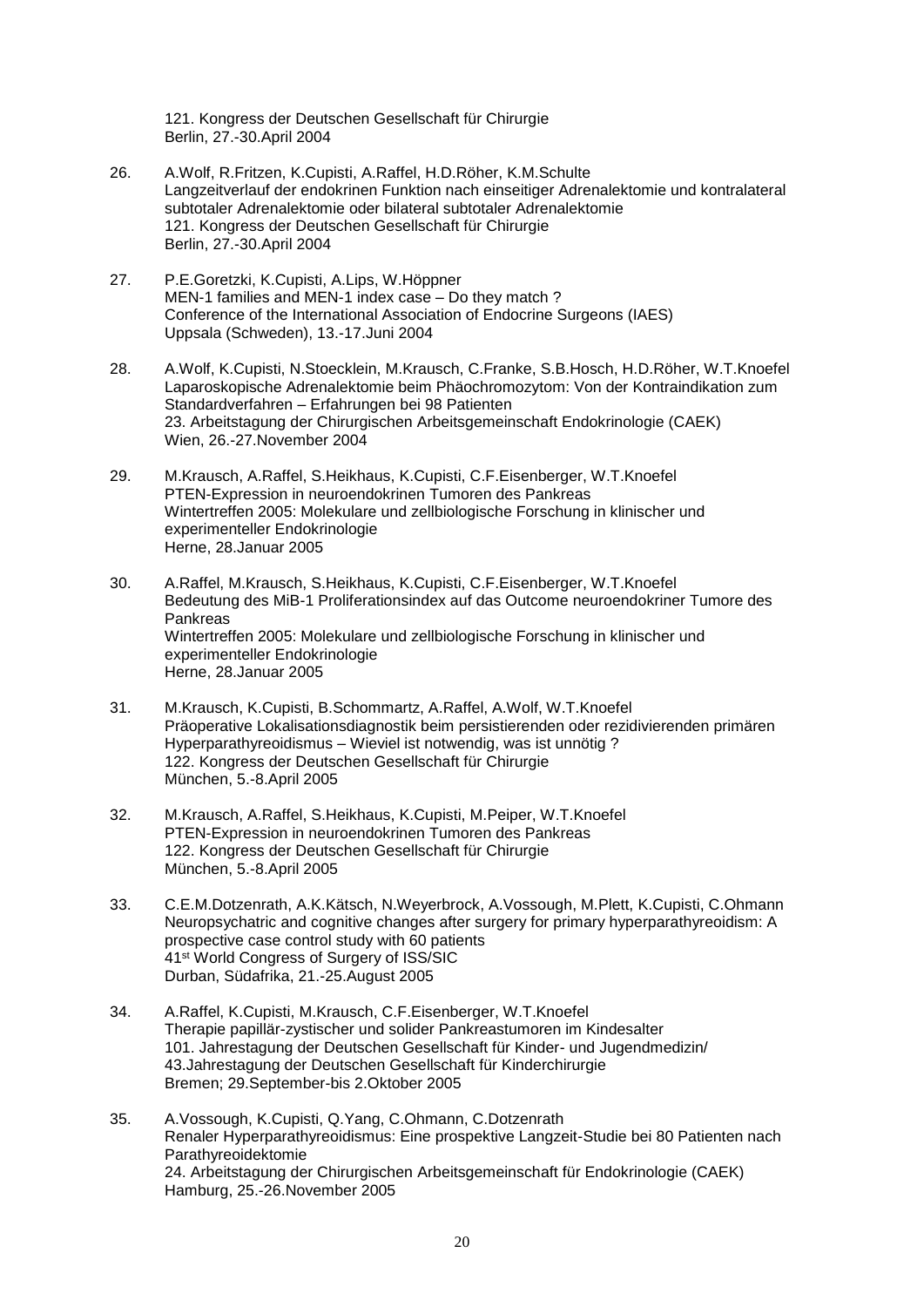- 36. M.Krausch, K.Cupisti, A.Raffel, A.Wolf, C.F.Eisenberger, W.T.Knoefel "Typische Falldarstellung eines NSD-Karzinoms 24. Arbeitstagung der Chirurgischen Arbeitsgemeinschaft für Endokrinologie (CAEK) Hamburg, 25.-26.November 2005
- 37. A.Raffel, M.Krausch, S.Heikhaus, A.Wolf, K.Cupisti, C.F.Eisenberger, W.T.Knoefel Klinische und pathologische Bedeutung der MiB-1-Expression bei neuroendokrinen Pankreastumoren 24. Arbeitstagung der Chirurgischen Arbeitsgemeinschaft für Endokrinologie (CAEK) Hamburg, 25.-26.November 2005
- 38. A.Wolf, K.Cupisti, C.F.Eisenberger, A.Raffel, S.B.Hosch, W.T.Knoefel Leberchirurgie beim C-Zell-Karzinom: Effektive Langzeitpalliation ? 24. Arbeitstagung der Chirurgischen Arbeitsgemeinschaft für Endokrinologie (CAEK) Hamburg, 25.-26.November 2005
- 39. A.Raffel, N.H.Stoecklein, M.Krausch, N.Lehwald, K.Cupisti, C.F.Eisenberger, W.T.Knoefel Das epitheliale Zelladhäsionsmolekül "Ep-CAM" als morphoregulatorischer Parameter beim organischen Hyperinsulinismus Jahrestagung der Nordrhein-Westfälischen Gesellschaft für Endokrinologie & Diabetologie Bochum, 19.-20.Januar 2007
- 40. M.Krausch, A.Raffel, S.Heikaus, K.Cupisti, M.Peiper, C.F.Eisenberger, W.T.Knoefel CD99-Expression in neuroendokrinen Tumoren des Pankreas 12. Jahrestagung der Nordrhein-Westfälischen Gesellschaft für Endokrinologie & Diabetologie Bochum, 19.-20.Januar 2007
- 41. A.Raffel, C.F.Eisenberger, M.Krausch, A.Wolf, K.Cupisti, S.B.Hosch, W.T.Knoefel, N.H.Stoecklein. Histon-Modifikationen als möglicher prädiktiver Marker des malignen organischen Hyperinsulinismus 124. Kongress der Deutschen Gesellschaft für Chirurgie München, 1.-4.Mai 2007
- 42. N.Lehwald, K.Cupisti, H.S.Willenberg, A.Raffel, A.Wolf, K.Brinkmann, C.F.Eisenberger, W.T.Knoefel Standardradikalität versus funktionserhaltende Chirurgie bei benigner Knotenstruma - eine sonographische und biochemische Verlaufsuntersuchung nach 10 Jahren 124. Kongress der Deutschen Gesellschaft für Chirurgie München, 1.-4.Mai 2007
- 43. V.Keitel, K.Cupisti, R.Kubitz, D.Häussinger Expression and localization of the membrane-bound bile acid receptor TGR5 in human gallbladder tissue International Bile Acid Meeting Amsterdam, 13-14.Juni 2008
- 44. A.Raffel, M.Krausch, K.Cupisti, M.Schmelzle, M.Schott, C.F.Eisenberger, W.T.Knoefel Kann die prognostische Einteilung der TNM-Klassifikation der Insulinome durch eine Überlebenszeitanalyse validiert werden ? 175. Vereinigung Niederrheinisch-Westfälischer Chirurgen Bad Salzufflen, 18.-20.September 2008
- 45. M.Krausch, A.Raffel, S.E.Baldus, K.Cupisti, M.Peiper, C.F.Eisenberger, W.T.Knoefel Isolierte pulmonale Lymphknotenmetastase (Skip-Metastasierung) bei einer Patientin mit malignem neuroendokrinen Tumor des Pankreas bei MEN1 175. Vereinigung Niederrheinisch-Westfälischer Chirurgen Bad Salzufflen, 18.-20.September 2008
- 46. M.Krausch, A.Raffel, S.E.Baldus, N.Lehwald, K.Cupisti, M.Peiper, C.F.Eisenberger, W.T.Knoefel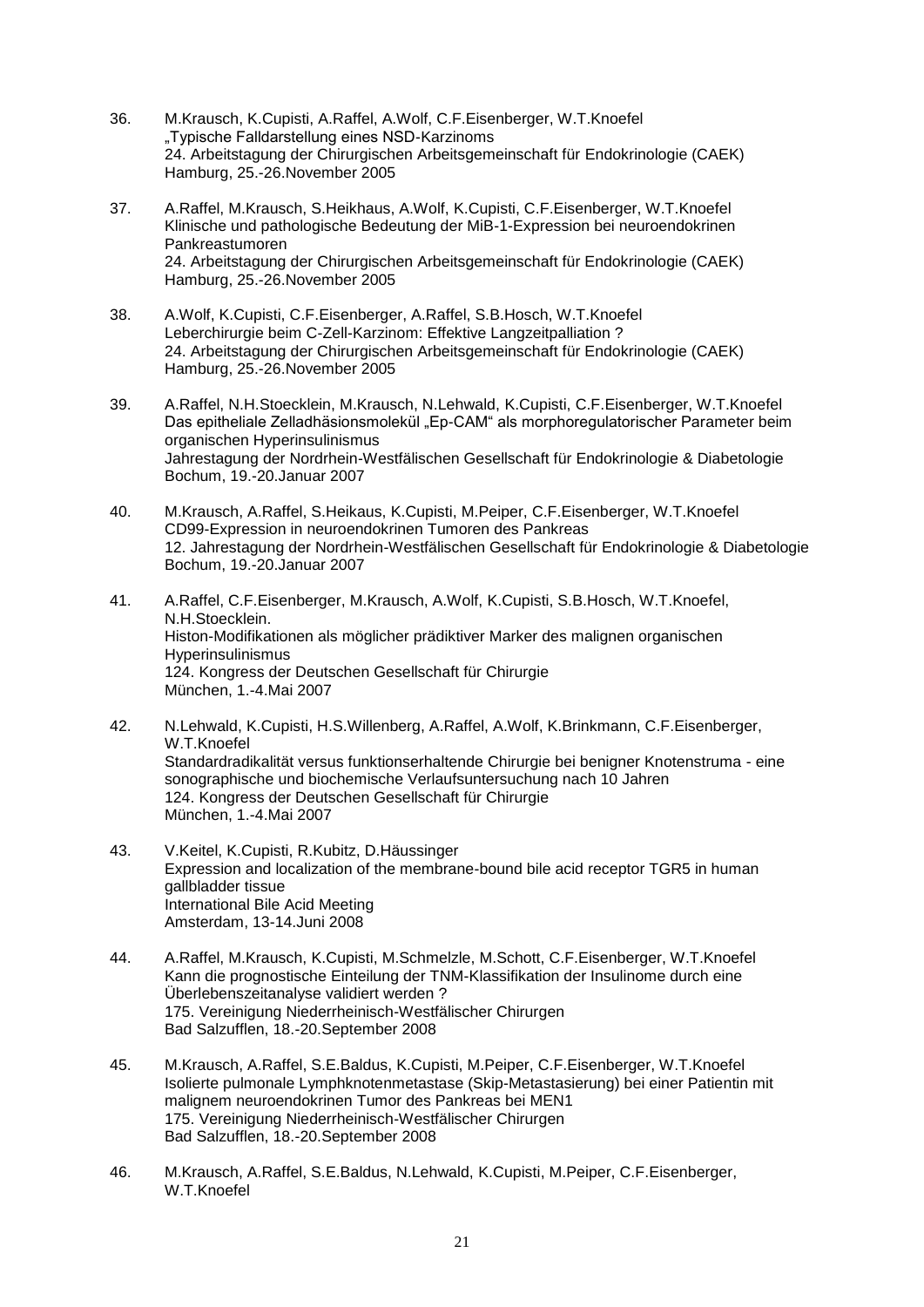Metachrones Auftreten eines benignen zystischen Teratoms im Bereich des linken Zwerchfells bei einer Patientin mit einem neuroendokrinen Tumor des Ileums 175. Vereinigung Niederrheinisch-Westfälischer Chirurgen Bad Salzufflen, 18.-20.September 2008

- 47. A.Lachenmeyer, C.F.Eisenberger, K.Cupisti, A.Raffel, M.Krausch, H.Willenberg, H.D.Röher, M.Schott, W.T.Knoefel Trends in der Nebennierenchirurgie: Eine Analyse von 510 Patienten in 23 Jahren DGVS Jahrestagung Berlin, 1.-4.Oktober
- 48. A.Raffel, M.Krausch, K.Cupisti, M.Schott, C.F.Eisenberger, W.T.Knoefel Ist das TNM-System der neuroendokrinen Foregut-Tumoren auf Insulinome übertragbar ? 27. Arbeitstagung der Chirurgischen Arbeitsgemeinschaft für Endokrinologie (CAEK) Rostock, 13.-15.November 2008
- 49. A.Linderer, K.Cupisti, S.Geisler, A.Raffel, M.Krausch, C.F.Eisenberger, H.D.Röher, W.T.Knoefel Doppeladenome beim primären Hyperparathyreoidismus -Eine eigenständige Entität 126.Kongress der Deutschen Gesellschaft für Chirurgie München, 28.April-1.Mai 2009
- 50. M.Krausch, A.Raffel, M.Anlauf, M.Schott, A.Krieg, N.Lehwald, D.Hafner, K.Cupisti, W.T.Knoefel Zweitkarzinome bei Patienten mit sporadischen neuroendokrinen Tumoren 129.Jahreskongress der Deutschen Gesellschaft für Chirurgie Berlin, 24.-27.April 2012
- 51. A.Bartels, K.Cupisti, M.Anlauf, M.Krausch, A.Raffel, W.T.Knoefel Fallbericht: Diffuse papilläre Hyperplasie 31. Arbeitstagung der Chirurgischen Arbeitsgemeinschaft für Endokrinologie (CAEK) Regensburg, 15.-17.November 2012
- 52. S.Kraus, M.Krausch, A.Raffel, M.Anlauf, K.Cupisti, J.Schulte am Esch,W.T.Knoefel Primäres Gastrinom des Magens – eine klinische Fallbeschreibung
- 51. M.Krausch, A.Raffel, S.Pickhardt, M.Anlauf, M.Schott, A.Krieg, K.Cupisti, W.T.Knoefel EpCAM – ein neuer Prognosemarker bei NEN 31. Arbeitstagung der Chirurgischen Arbeitsgemeinschaft für Endokrinologie (CAEK) Regensburg, 15.-17.November 2012

#### **Poster (Erstautor)**

- 1. K.Cupisti, W.Höppner, C. Dotzenrath, D.Simon, I.Berndt, H.D.Röher, P.E.Goretzki Is an MEN 1 Screening useful in sporadic insulinomas ? Seventh International Workshop on Multiple Endocrine Neoplasia Gubbio, 30.Juni-2.Juli 1999
- 2. K.Cupisti, C. Dotzenrath, P.E.Goretzki, D.Simon, H.D.Röher Gibt es beim primären Hyperparathyreoidismus eine erhöhte Inzidenz differenzierter Schilddrüsenkarzinome ? 117. Kongress der Deutschen Gesellschaft für Chirurgie Berlin, 2.-6.Mai 2000
- 3. K.Cupisti, D.Simon, C. Dotzenrath, P.E.Goretzki, H.D.Röher Grenzen der minimal-invasiven Parathyreoidektomie 118. Kongress der Deutschen Gesellschaft für Chirurgie München, 1.-5.Mai 2001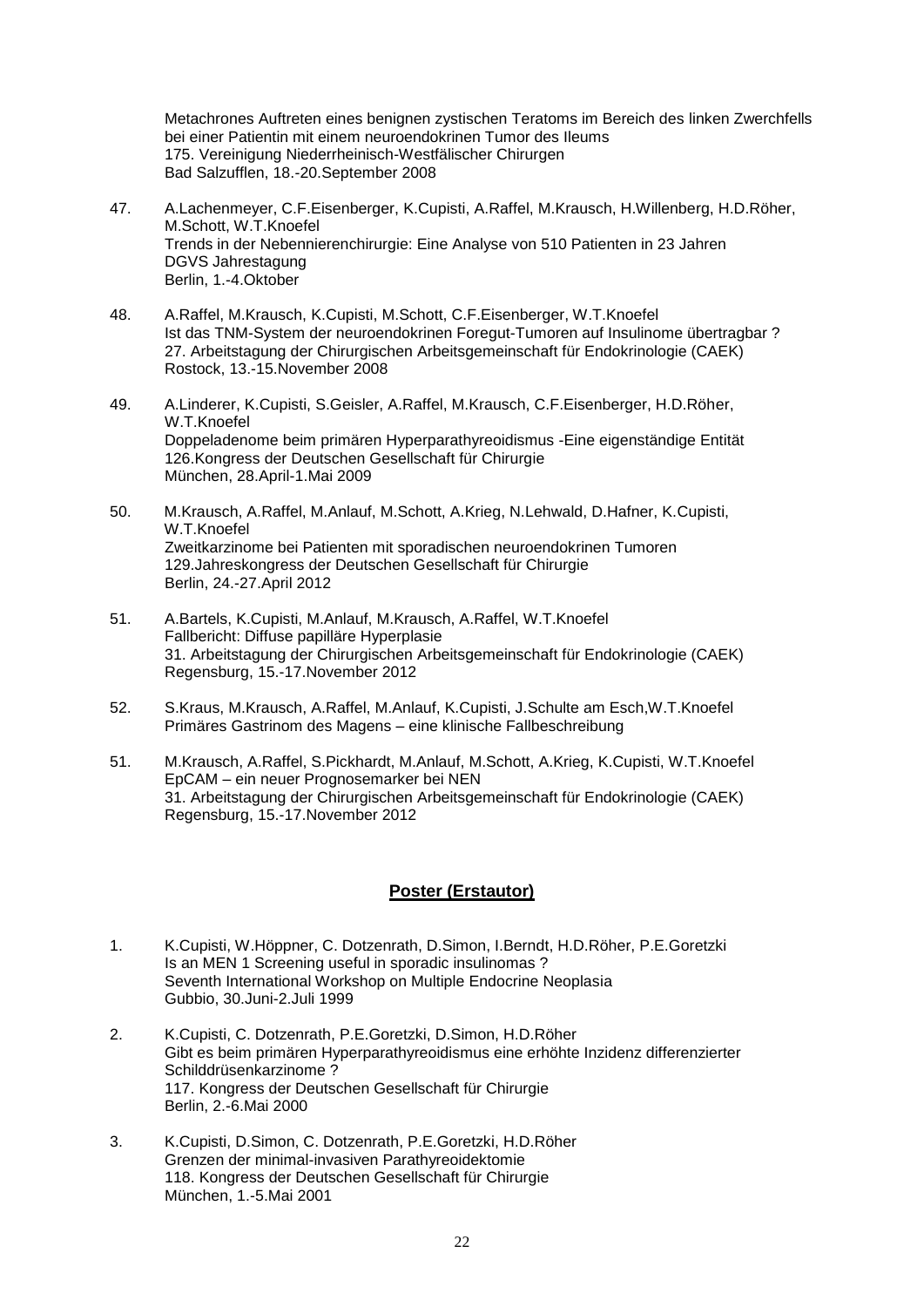- 4. K.Cupisti, U.Ramp, A.Donner, A.Raffel, M.Krausch, K.M.Schulte, W.T.Knoefel Gleichzeitiges Auftreten eines follikulären, eines papillären und eines C-Zell-Karzinoms bei einem Patienten Wintertreffen der Nordrhein-Westfälischen Gesellschaft für Endokrinologie & Diabetologie Bonn, 23.Januar 2004
- 5. K.Cupisti, A.Raffel, M.Krausch, A.Wolf, K.M.Schulte, H.D.Röher Erfahrungen aus über 1200 Operationen bei primärem Hyperparathyreoidismus 121. Kongress der Deutschen Gesellschaft für Chirurgie Berlin, 27.-30.April 2004
- 6. K.Cupisti, M.Siebler, Y.Rado, C.Ebener, A.Raffel, A.Röhrborn, W.T.Knoefel Pontine Funktionsstörung als Ursache rezidivierender respiratorischer Insuffizienz auf der Chirurgischen Intensivstation 171. Jahrestagung der Vereinigung Niederrheinisch-Westfälischer Chirurgen Köln, 16.-18.September 2004
- 7. K.Cupisti, A.Raffel, A.Wolf, D.Miersch, M.Kersten, H.D.Röher, W.T.Knoefel Stadienverteilung und Langzeitverlauf bei sporadischen und familiären C-Zell-Karzinomen 122. Kongress der Deutschen Gesellschaft für Chirurgie München, 5.-8.April 2005
- 8. K.Cupisti, A.Raffel, A.Wolf, D.Miersch, C.F.Eisenberger, H.D.Röher, W.T.Knoefel Follow-up of 289 patients with C-cell-carcinomas of the thyroid 2<sup>nd</sup> Biennial Congress, European Society of Endocrine Surgeons, ESES Krakau, 18.-20.Mai.2006
- 9. K.Cupisti, H.S.Willenberg, T.Wertenbruch, A.Raffel, A.Lachenmayer, A.Antke, M. Schott, W.T.Knoefel Multimodale Therapie eines hepatisch metastasierten Paraganglioms 26. Arbeitstagung der Chirurgischen Arbeitsgemeinschaft für Endokrinologie (CAEK) Mainz, 22.-24.Oktober 2007
- 10. K.Cupisti, J.Witte, A.Chanab, A.M.Raffel, M.Krausch, F.A.Ruppe, C.F.Eisenberger, W.T.Knoefel Die Wertigkeit der Radiojod-Therapie beim papillären Schilddrüsen-Ca The value of radio-iodine therapy in papillary thyroid microcarcinoma 29.Arbeitstagung der Chirurgischen Arbeitsgemeinschaft für Endokrinologie (CAEK) Osnabrück, 11.-13.November 2010
- 11. K.Cupisti, M.Anlauf, J.Witte, A.Chanab, M.Krausch, A.Raffel, A.Rehders, C.F.Eisenberger, W.T.Knoefel Entscheidungsstrategien beim papillären Mikrokarzinom der Schilddrüse 128. Jahreskongress der Deutschen Gesellschaft für Chirurgie München, 3.-6.Mai 2011
- 12. K.Cupisti, M.Anlauf, A.Chanab, J.Witte, S.E.Baldus, A.Raffel, M.Krausch, D.Hafner, W.T.Knoefel Der Kapselstatus des papillären Mikrokarzinoms beeinflusst das Risiko einer lymphatischen Metastasierung 129.Jahreskongress der Deutschen Gesellschaft für Chirurgie Berlin, 24.-27.April 2012
- 13. K.Cupisti, M.Anlauf, A.Chanab, J.Witte, S.E.Baldus, M.Krausch, A.Raffel, C.Herdter, F.A.Ruppe, D.Hafner, M.Schott, W.T.Knoefel Der Kapselstatus papillärer Mikrokarzinome korreliert mit dem Risiko einer Lymphknotenmetastasierung 31. Arbeitstagung der Chirurgischen Arbeitsgemeinschaft für Endokrinologie (CAEK) Regensburg, 15.-17.November 2012 CAEK-Posterpreis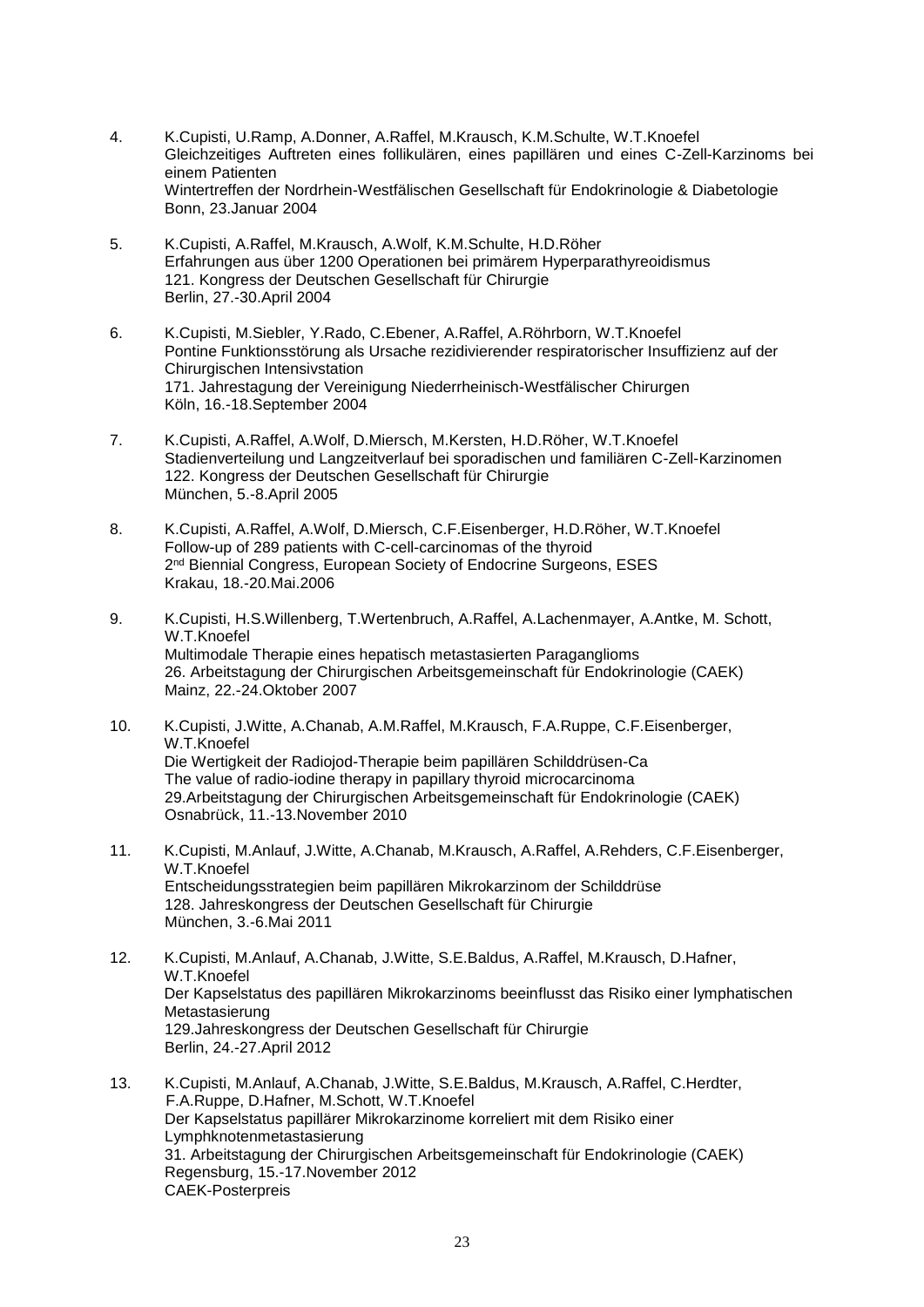## **Poster (Coautor)**

- 1. C.Dotzenrath, K.Cupisti, P.E.Goretzki. F.Seidel, H.D.Röher La persistance de l`hyperparathyreoidism primaire: Diagnostic et strategie operatoire Meeting French Endocrine Surgeons Lille 1999
- 2. C.Dotzenrath, A.Grust, G.Fürst, K.Cupisti, D.Simon, H.D.Röher, P.E.Goretzki Spiral computed tomography with arterial portography: a highly specific tool for detecting liver metastases in patients with medullary thyroid cancer ? Seventh International Workshop on Multiple Endocrine Neoplasia Gubbio, 30.Juni-2.Juli 1999
- 3. P.E.Goretzki, K.Cupisti, C.Dotzenrath, D.Simon, J.Feldkamp, H.D.Röher Videoassistierte thorakoskopische Parathyreoidektomie 44. Symposion der Deutschen Gesellschaft für Endokrinologie DGE München, 31.5.-3.6.2000
- 4. B.Schommartz, K.Cupisti, M.O.Flüss, H.D.Röher, H.W.Müller-Gärtner Tc-99m-MIBI-Szintigraphie zur Lokalisation von Nebenschilddrüsenadenomen vor minimal invasiver Parathyreoidektomie 39. Internationale Jahrestagung der Deutschen Gesellschaft für Nuklearmedizin Hamburg, 25.-28.4.2001
- 5. A.Saleh, K.Cupisti, M.Cohnen, J.Feldkamp, G.Fürst, U.Mödder Wertigkeit des Tissue Harmonic Imaging zur frühen postoperativen Schilddrüsensonographie 25.Dreiländertreffen der DEGUM, ÖGUM und SGUM Nürnberg, 26.-29.September 2001
- 6. J.Kemper, S.Ernst, K.Cupisti, C.Dotzenrath, U.Mödder Perkutane transluminale Ablation eines mediastinalen Nebenschilddrüsenadenoms über einen koronaren A. mammaria interna-Bypass Deutscher Röntgenkongress (Poster 83) Wiesbaden, 8.-11.5.2002 Fortschr Röntgenstr 2002, 174 S300
- 7. A.Raffel, M.Krausch, K.Cupisti, P.E.Goretzki, K.M.Schulte, H.D.Röher Chemoembolisation – eine therapeutische Alternative in der Behandlung des inoperablen metastasierten neuroendokrinen Tumors ? 119. Kongress der Deutschen Gesellschaft für Chirurgie ICC Berlin, 7.-10.Mai 2002
- 8. A.Raffel, M.Krausch, K.Cupisti, K.M.Schulte, H.D.Röher Chemoembolisation – eine therapeutische Alternative in der Behandlung des inoperablen metastasierten neuro-endokrinen Tumors ? 169. Jahrestagung der Vereinigung Niederrheinisch-Westfälischer Chirurgen Essen, 26.-28. September 2002
- 9. M.Krausch, K.Cupisti, B.Willberg, U.Willnow, H.D.Röher Niedrige Komplikationsrate der kindlichen Appendizitis bei konventionellem Vorgehen und konsequenter intra- und postoperativer Antibiose 169. Jahrestagung der Vereinigung Niederrheinisch-Westfälischer Chirurgen Essen, 26.-28. September 2002
- 10. A.Wolf, K.Cupisti, K.M.Schulte, H.D.Röher Adrenalektomie bei Hypercortisolismus: Analyse der perioperativen Morbidität und Mortalität bei 31 Patienten in Vergleich zu 40 Adrenalektomien bei hormoninaktiven Tumoren 91.Jahrestagung der Vereinigung Mittelrheinischer Chirurgen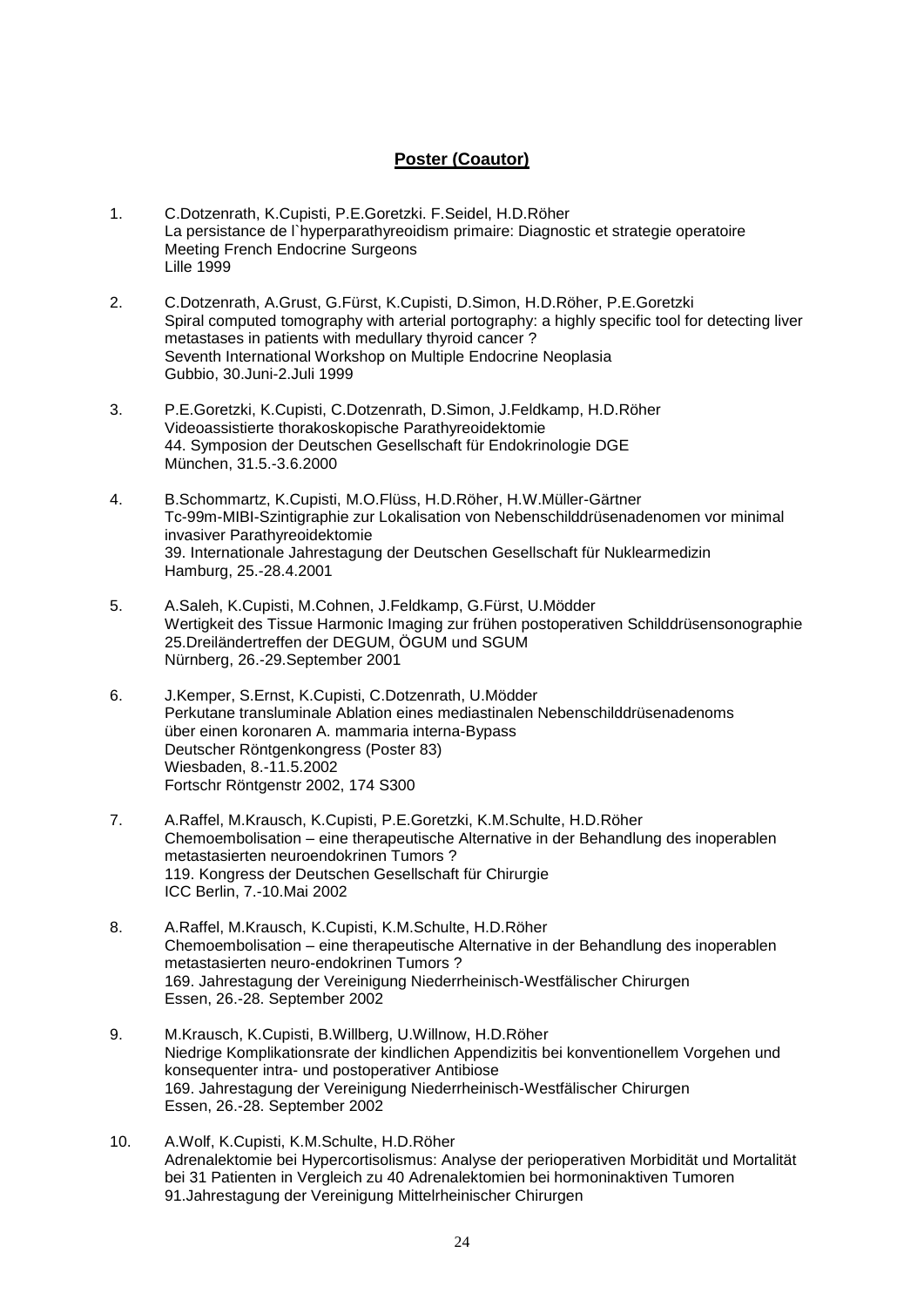Stuttgart, 18.-20.September 2003

- 11. A.Raffel, M.Krausch, C.D.Gerharz, K.Cupisti, W.T.Knoefel, K.M.Schulte Ghrelin-Expression in neuroendokrinen Tumoren des Gastrointestinaltraktes bei MEN 1- Syndrom Wintertreffen der Nordrhein-Westfälischen Gesellschaft für Endokrinologie & Diabetologie Bonn, 23.Januar 2004
- 12. B.Schommartz, K.Kley, K.Cupisti, H.D.Röher, H.W.Müller Lokalisation hyperplastischer Epithelkörperchen beim sekundären Hyperparathyreoidismus mittels Tc-99m-Sestamibi-Szintigraphie 42.Jahrestagung der Deutschen Gesellschaft für Nuklearmedizin Rostock, 21.-24.4.2004
- 13. M.Krausch, A.Raffel, K.Cupisti, H.D.Röher, K.M.Schulte Langzeitverläufe metastasierter neuroendokriner Tumoren des Gastrointestinaltraktes – Ein Erfolg aggressiver Chirurgie und interdisziplinärer Zusammenarbeit 121. Kongress der Deutschen Gesellschaft für Chirurgie Berlin, 27.-30.4.2004
- 14. M.Peiper, S.B.Hosch, K.Cupisti, W.T.Knoefel Organisation eines Modells "Integrierte Versorgung" am Beispiel der Weichteilsarkome 173. Tagung der Vereinigung Nordwestdeutscher Chirurgen Greifswald, 3.-5.6.2004
- 15. C.Dotzenrath, K.Cupisti, A.Raffel, B.Aust, Q.Yang, B.Krüger, C.Ohmann, H.D.Röher, P.E.Goretzki Do Germans keep their patients to long in hospital ? (A prospective randomised trial on patients' exspectation and medical need for hospitalisation after thyroid surgery) Conference of the International Association of Endocrine Surgeons (IAES) Uppsala (Schweden), 13.-17.6.2004
- 16. A.Raffel, M.Krausch, A.Schutte, C.F.Eisenberger, K.Cupisti, W.T.Knoefel Ghrelin-Expression in neuroendokrinen Tumoren des Gastrointestinaltraktes bei Men 1- Syndrom 171. Jahrestagung der Vereinigung Niederrheinisch-Westfälischer Chirurgen Köln, 16.-18.9.2004
- 17. A.Wolf, K.Cupisti, N.Stoecklein, C.F.Eisenberger, H.D.Röher, W.T.Knoefel Koinzidenz von zufällig entdeckten Schilddrüsenkarzinomen und primärem Hyperparathyreoidismus 171. Jahrestagung der Vereinigung Niederrheinisch-Westfälischer Chirurgen Köln, 16.-18.9.2004
- 18. M.Krausch, K.Cupisti, U.Ramp, A.Raffel, C.F.Eisenberger, W.T.Knoefel Simultanes Auftreten eines follikulären, papillären und medullären Schilddrüsenkarzinoms bei einem Patienten 171. Jahrestagung der Vereinigung Niederrheinisch-Westfälischer Chirurgen Köln, 16.-18.9.2004
- 19. A.Raffel, M.Anlauf, K.Cupisti, M.Krausch, C.F.Eisenberger, G.I.Klöppel, W.T.Knoefel Die adulte Nesidioblastose als seltene Ursache des organischen Hyperinsulinismus 171. Jahrestagung der Vereinigung Niederrheinisch-Westfälischer Chirurgen Köln, 16.-18.9.2004
- 20. M.Krausch, K.Cupisti, A.Wolf, A.Raffel, C.F.Eisenberger, W.T.Knoefel, H.D.Röher Koinzidenz von zufällig entdeckten Schilddrüsenkarzinomen und primärem Hyperparathyreoidismus 23. Arbeitstagung der Chirurgischen Arbeitsgemeinschaft Endokrinologie (CAEK) Wien, 26.-27.November 2004
- 21. M.Krausch, K.Cupisti, A.Raffel, G.Möslein, W.T.Knoefel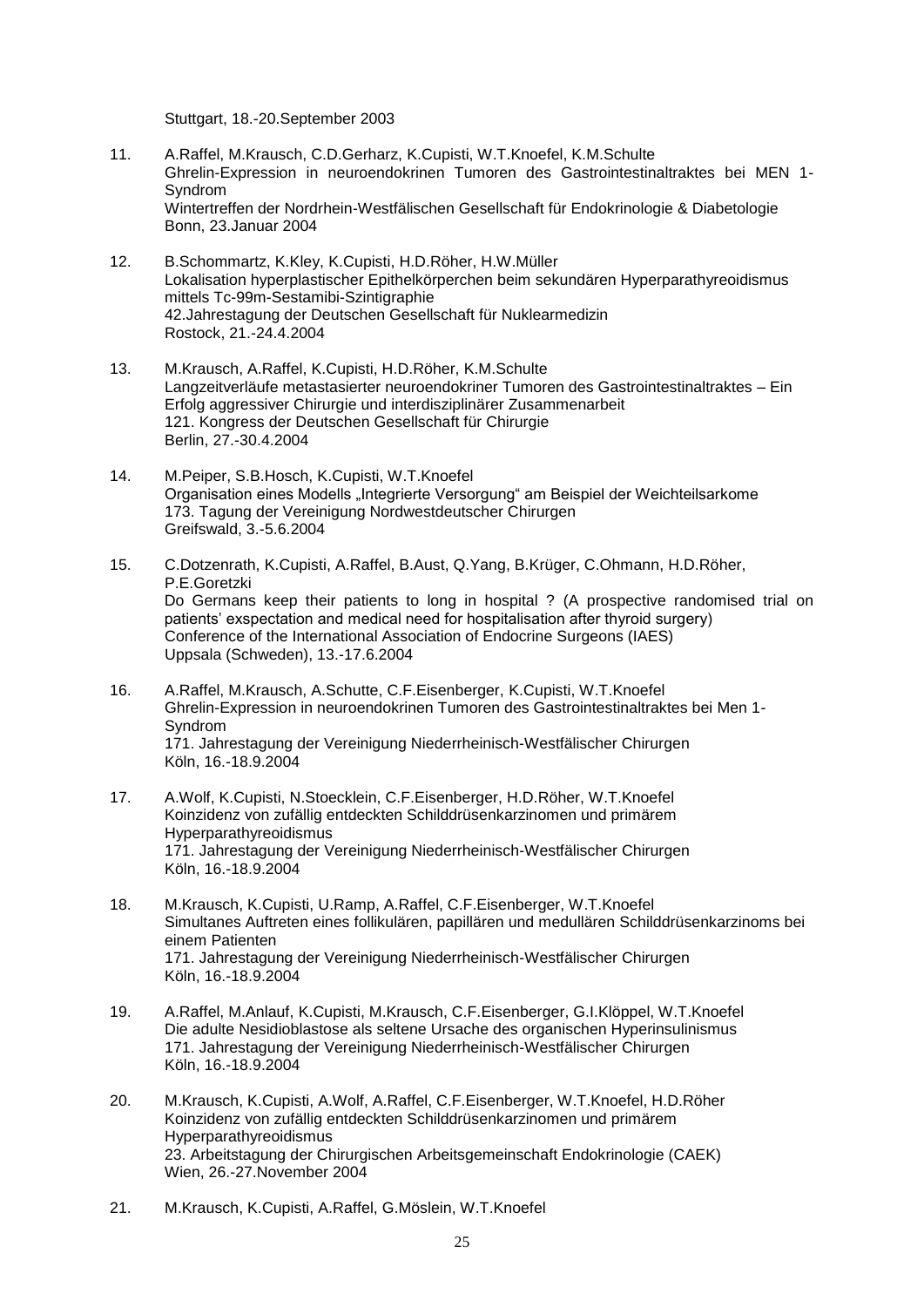Auftreten einer diffusen Ganglioneuromatose bei einer Patientin mit bekanntem Sigmakarzinom und malignen Melanom 23. Arbeitstagung der Chirurgischen Arbeitsgemeinschaft Endokrinologie (CAEK) Wien, 26.-27.November 2004

- 22. A.Raffel, M.Krausch, M.Anlauf, K.Cupisti, C.F.Eisenberger, G.Klöppel, W.T.Knoefel, H.D.Röher Die diffuse Nesidioblastose als Ursache der hyperinsulinämischen Hypoglykämie bei Erwachsenen: Eine diagnostische und therapeutische Herausforderung 23. Arbeitstagung der Chirurgischen Arbeitsgemeinschaft Endokrinologie (CAEK) Wien, 26.-27.November 2004
- 23. A.Wolf, K.Cupisti,.M.Krausch, H.D.Röher, W.T.Knoefel Koinzidenz von zufällig entdeckten Schilddrüsen-Karzinomen und primärem Hyperparathyreoidismus (pHPT) 122. Kongress der Deutschen Gesellschaft für Chirurgie München, 5.-8.April 2005
- 24. A.Vossough, K.Cupisti, Q.Yang, C.Ohmann, C.E.M.Dotzenrath Renal hyperparathyreoidism: A prospective long-term follow-up study of 80 patients after parathyreoidectomy 41st World Congress of Surgery of ISS/SIC Durban, Südafrika, 21-25.August 2005
- 25. A.Wolf, H.S.Willenberg, K.Cupisti, C.Franke, A.Raffel, W.T.Knoefel Synchrone endoskopische subtotale Adrenalektomie beidseits bei Phäochromozytom und Cushingadenom bei einem Patienten 172.Jahrestagung der Vereinigung Niederrheinisch-Westfälischer Chirurgen Münster, 29.September-1.Oktober 2005
- 26. A.Raffel, M.Krausch, Heikhaus, A.Wolf, K.Cupisti, C.F.Eisenberger W.T.Knoefel Klinisch-pathologische Bedeutung der MiB-1 Expression neuroendokriner Pankreastumoren 172.Jahrestagung der Vereinigung Niederrheinisch-Westfälischer Chirurgen Münster, 29.September-1.Oktober 2005
- 27. M.Krausch, A.Raffel, Heikhaus, A.Wolf, K.Cupisti, C.F.Eisenberger, W.T.Knoefel PTEN-Expression in neuroendokrinen Tumoren des Pankreas 172.Jahrestagung der Vereinigung Niederrheinisch-Westfälischer Chirurgen Münster, 29.September-1.Oktober 2005
- 28. M.Krausch, K.Cupisti, A.Raffel, U.Ramp, G.Möslein, W.T.Knoefel Auftreten einer diffusen Ganglioneuromatose bei einer Patientin mit bekanntem Sigmakarzinom und malignem Melanom 172.Jahrestagung der Vereinigung Niederrheinisch-Westfälischer Chirurgen Münster, 29.September-1.Oktober 2005
- 29. A.Vossough, N.Weyerbrock, M.Plett, A.K.Kätsch, H.Ulitzner, K.Cupisti, C.Dotzenrath Totale Parathyreoidektomie mit Autotransplantation in den Sternocleidomastoideus: eine adäquate Technik ? 24.Arbeitstagung der Chirurgischen Arbeitsgemeinschaft für Endokrinologie (CAEK) Hamburg, 25.-26.November 2005
- 30. M.Krausch, A.Raffel, S.Heikhaus, K.Cupisti, A.Wolf, C.F.Eisenberger, W.T.Knoefel PTEN-Expression bei neuroendokrinen Pankreastumoren 24.Arbeitstagung der Chirurgischen Arbeitsgemeinschaft für Endokrinologie (CAEK) Hamburg, 25.-26.November 2005 CAEK-Posterpreis
- 31. A.Raffel, M.Krausch, A.Wolf, C.F.Eisenberger, K.Cupisti, W.T.Knoefel Symptomatisches PPom des Pankreas 24.Arbeitstagung der Chirurgischen Arbeitsgemeinschaft für Endokrinologie (CAEK) Hamburg, 25.-26.November 2005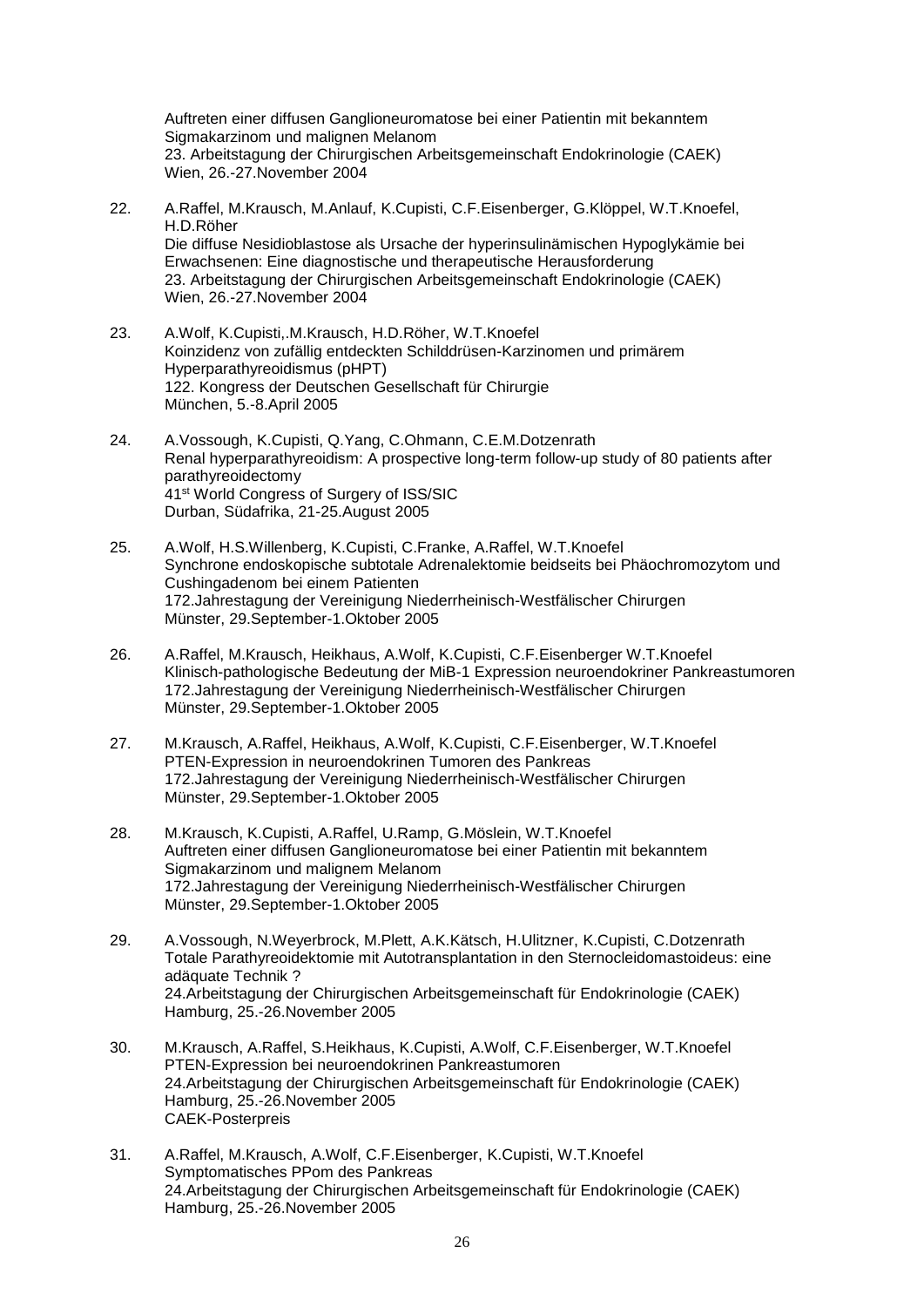- 32. A.Raffel, M.Krausch, A.Wolf, K.Cupisti, C.F.Eisenberger, W.T.Knoefel Ghrelinexpression in neuroendokrinen Tumoren des Gastrointestinaltraktes bei MEN-1 Erkrankung 24.Arbeitstagung der Chirurgischen Arbeitsgemeinschaft für Endokrinologie (CAEK) Hamburg, 25.-26.November 2005
- 33. A.Raffel, M.Krausch, A.Wolf, K.Cupisti, S.B.Hosch, C.F.Eisenberger, W.T.Knoefel Maligne Insulinome – Inzidenz, Therapie und Follow-up 123.Kongress der Deutschen Gesellschaft für Chirurgie Berlin, 2.-4.Mai.2006
- 34. A.Wolf, K.Cupisti, A.Raffel, M.Krausch, S.B.Hosch, H.D.Röher, W.T.Knoefel Is there an Indication for liver surgery in metastatic medullary thyroid cancer ? A long term survival study 2<sup>nd</sup> Biennial Congress, European Society of Endocrine Surgeons, ESES Krakau, 18.-20.Mai.2006
- 35. A.Raffel, C.F.Eisenberger, M.Krausch, A.Wolf, K.Cupisti, S.B.Hosch, W.T.Knoefel, N.H.Stoecklein Histon-Modifikationen als möglicher prädiktiver Marker des malignen organischen **Hyperinsulinismus** 173.Jahrestagung der Vereinigung Niederrheinisch-Westfälischer Chirurgen Leverkusen, 31.August.-2.September.2006
- 36. M.Krausch, A.Raffel, S.Heikaus, K.Cupisti K, A.Wolf, S.B.Hosch, C.F.Eisenberger, W.T.Knoefel CD-99-Expression in neuroendokrinen Tumoren des Pankreas 173.Jahrestagung der Vereinigung Niederrheinisch-Westfälischer Chirurgen Leverkusen, 31.August.-2.September.2006
- 37. A.Raffel, K.Cupisti, C.F.Eisenberger, M.Krausch, M.Peiper, W.T.Knoefel, N.H.Stoecklein, M.Schott Histon-Expressionsmuster als möglicher prädiktiver Parameter des malignen Hyperinsulinismus 26.Arbeitstagung der Chirurgischen Arbeitsgemeinschaft für Endokrinologie (CAEK) Mainz, 22.-24.Oktober 2007
- 38. M.Krausch, A.M.Raffel, K.Cupisti, N.Lehwald, C.F.Eisenberger, W.T.Knoefel Metachrones Teratom bei einem Patienten mit GEP-NET 26.Arbeitstagung der Chirurgischen Arbeitsgemeinschaft für Endokrinologie (CAEK) Mainz, 22.-24.Oktober 2007
- 39. A.Raffel, M.Krausch, K.Cupisti, N.Stoecklein, F.Aydin, N.Lehwald, C.F.Eisenberger, W.T.Knoefel p53 und MiB-1 spezifizieren das Malignitätsrisiko endokriner Pankreastumoren 125.Kongress der Deutschen Gesellschaft für Chirurgie Berlin, 22.-25.April 2008
- 40. D.Disse, F.Ruppe, C.F.Eisenberger, A.Chanab, K.Goldschmidt, K.Cupisti, W.T.Knoefel Vorgehen beim papillären Mikrokarzinom – Etablierung einer neuen Patientengruppe 27.Arbeitstagung der Chirurgischen Arbeitsgemeinschaft für Endokrinologie (CAEK) Rostock, 13.-15.November 2008
- 41. M.Krausch, A.Raffel, M.Anlauf, M.Schott, H.S.Willenberg, M.Peiper, K.Cupisti, C.F.Eisenberger, W.T.Knoefel Wie entscheidend ist der tatsächliche Resektionsabstand bei der Chirurgie von Lebermetastasen neuroendokriner Tumore ? 27.Arbeitstagung der Chirurgischen Arbeitsgemeinschaft für Endokrinologie (CAEK) Rostock, 13.-15.November 2008 CAEK-Posterpreis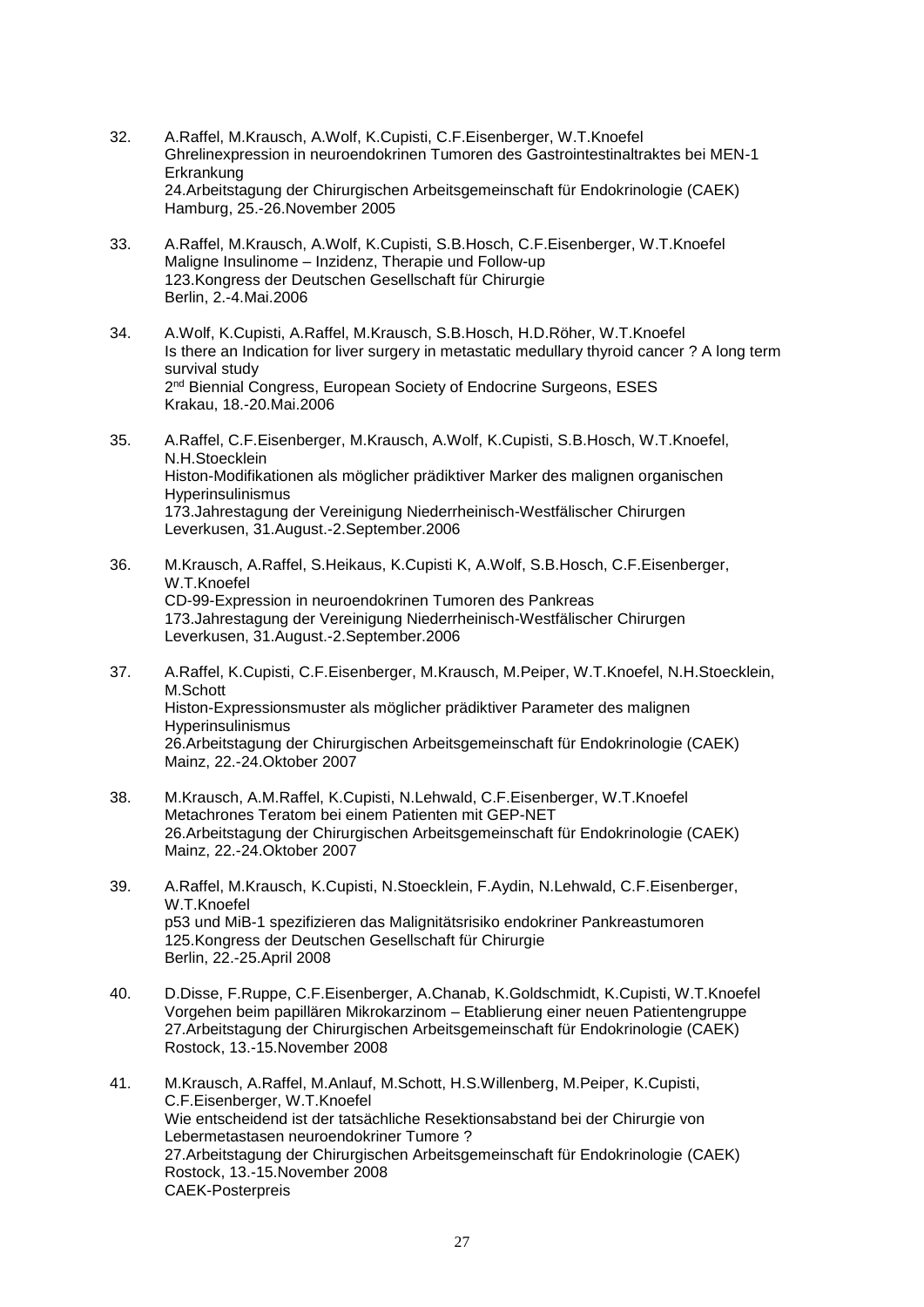- 42. D.Disse, K.Cupisti, A.Chanab, F.Ruppe, A.Raffel, C.F.Eisenberger, W.T.Knoefel Vorgehen beim papillären Mikrokarzinom - Etablierung einer neuen Patientengruppe 126.Kongress der Deutschen Gesellschaft für Chirurgie München, 28.April-1.Mai 2009
- 43. A.Raffel, M.Krausch, S.Kraus, K.Cupisti, M.Schott, C.F.Eisenberger, W.T.Knoefel Immunhistochemisch Insulin negative Insulinome. – Eine seltene Tumorentität ? 126.Kongress der Deutschen Gesellschaft für Chirurgie München, 28.April-1.Mai 2009
- 44. M.Krausch, A.Raffel, S.E.Baldus, M.Schott, A.Lachenmayer, S.Kraus, K.Cupisti, C.F.Eisenberger, W.T.Knoefel Isolierte intrapulmonale Lymphknotenmetastasierung (Skip-Metastasierung) eines "Giant Insulinoma" bei MEN 1 126.Kongress der Deutschen Gesellschaft für Chirurgie München, 28.April-1.Mai 2009
- 45. M.Krausch, A.Raffel, M.Schott, H.S.Willenberg, S.E.Baldus, J.Schulte am Esch, K.Cupisti, C.F.Eisenberger, W.T.Knoefel Chirurgie neuroendokriner Lebermetastasen: Brauchen wir einen Sicherheitsabstand ? 126.Kongress der Deutschen Gesellschaft für Chirurgie München, 28.April-1.Mai 2009
- 46. A.Lachenmayer, C.F.Eisenberger, K.Cupisti, H.S.Willenberg, H.D.Röher, W.T.Knoefel Nebennierenmetastasenchirurgie – ein Erfahrungsbericht anhand von 39 Einzelfällen 126.Kongress der Deutschen Gesellschaft für Chirurgie München, 28.April-1.Mai 2009
- 47. A.Lachenmayer, C.F.Eisenberger, K.Cupisti, H.S.Willenberg, H.D.Röher, W.T.Knoefel Nebennierenrindenkarzinom – eine klinische Studie über 38 Patienten von 1984-2007 126.Kongress der Deutschen Gesellschaft für Chirurgie München, 28.April-1.Mai 2009
- 48. P.Scheunemann, D.Klee, K.Cupisti, N.E.Nasanjargal, R.Riediger, A.Raffel, W.T.Knoefel Managment der akuten Appendizitis: Vergleich zweier unterschiedlicher Diagnostik- und Behandlungskonzepte unter besonderer Berücksichtigung des abdominellen Ultraschalls 126.Kongress der Deutschen Gesellschaft für Chirurgie München, 28.April-1.Mai 2009
- 49. D.Disse, K.Cupisti, J.Witte, F.Ruppe, C.F.Eisenberger, A.Chanab, W.T.Knoefel Vorgehen beim papillären Mikrokarzinom – Etablierung einer neuen Patientengruppe Viszeralmedizin 2009 CCH Hamburg, 30.September.-3.Oktober 2009
- 50. D.Disse, K.Cupisti, J.Witte, A.Chanab, F.Ruppe, A.M.Raffel, M.Krausch, C.F.Eisenberger, W.T.Knoefel Papillary microcarcinoma – establishment of a new patient group 28.Arbeitstagung der Chirurgischen Arbeitsgemeinschaft für Endokrinologie (CAEK) Lodz (Polen), 26.-28.November 2009
- 51. F.A.Ruppe, K.Cupisti, U.Janus, C.F.Eisenberger, W.T.Knoefel Chirurgie des M.Basedow – Eine 10-Jahres-Betrachtung Surgery of Graves`disease – A 10 year review 29.Arbeitstagung der Chirurgischen Arbeitsgemeinschaft für Endokrinologie (CAEK) Osnabrück, 11.-13.November 2010
- 52. A.Raffel, M.Krausch, M.Anlauf, M.Schott, N.Lehwald, C.F.Eisenberger, K.Cupisti, W.T.Knoefel Stellenwert der TNM-Klassifikation von Insulinomen Prognostic relevance of the TNM and WHO-classification for insulinomas The value of radio-iodine therapy in papillary thyroid microcarcinoma 29.Arbeitstagung der Chirurgischen Arbeitsgemeinschaft für Endokrinologie (CAEK) Osnabrück, 11.-13.November 2010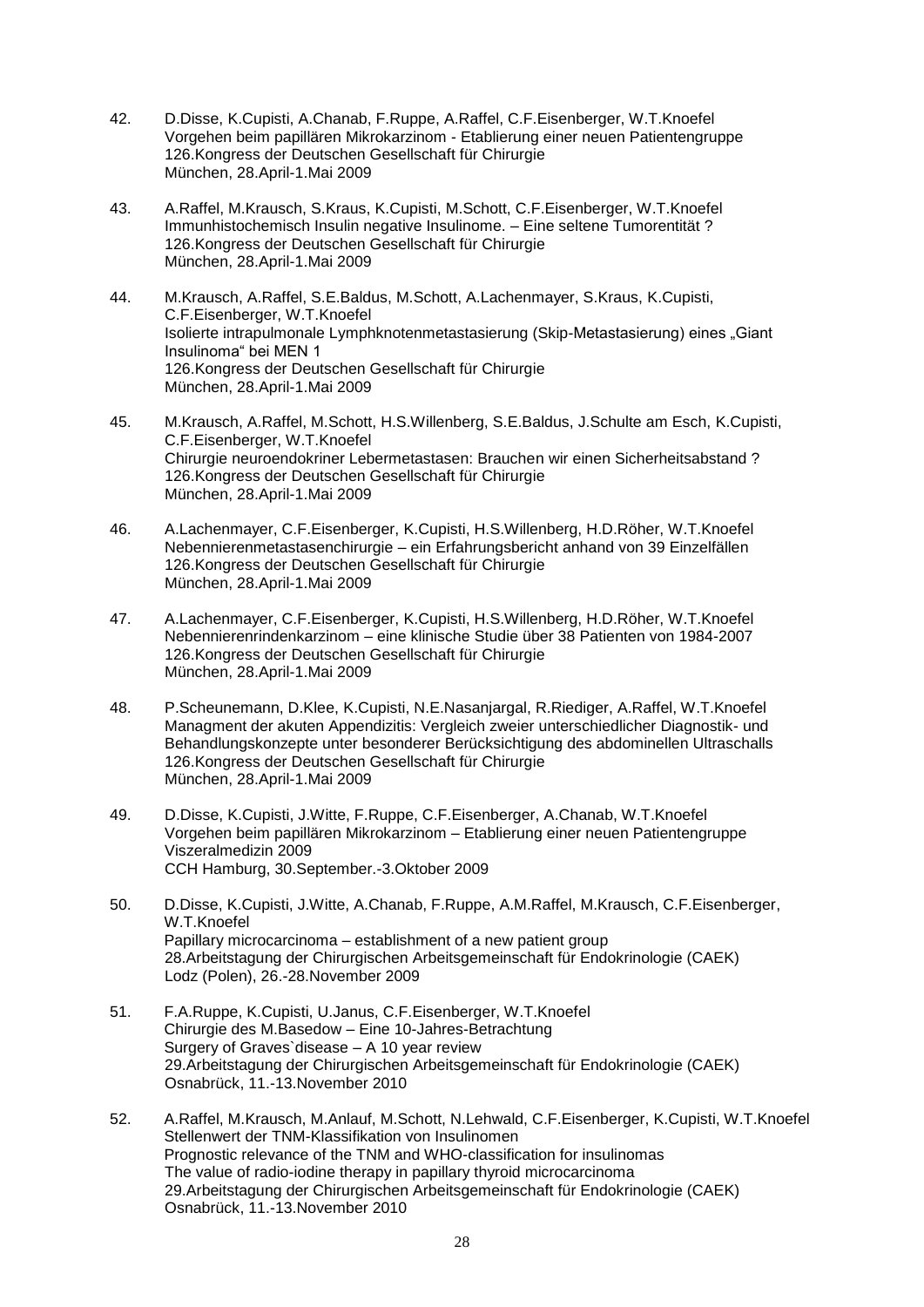- 53. A.Macher, A.Raffel, M.Krausch, F.Miese, K.Cupisti, C.F.Eisenberger, W.T.Knoefel Auftreten einer angio-bronchialen Fistel nach Porth-a-Cath Implantation – Kasuistik einer seltenen Komplikation 128.Kongress der Deutschen Gesellschaft für Chirurgie München, 3.-6.Mai 2011
- 54. F.A.Ruppe, K.Cupisti, U.Janus, C.F.Eisenberger, W.T.Knoefel Chirurgische Therapie des Morbus Basedow – Ein 10-Jahres-Rückblick 128.Jahreskongress der Deutschen Gesellschaft für Chirurgie München, 3.-6.Mai 2011
- 55. M.Krausch, A.Raffel, K.Cupisti, C.P.Gerlach, C.Antke, W.T.Knoefel Die Glucagon-Zell-Adenomatose: eine neue multifokale Tumorerkrankung des endokrinen Pankreas 129.Jahreskongress der Deutschen Gesellschaft für Chirurgie Berlin, 24.-27.April 2012
- 56. A.Raffel, M.Krausch, K.Roushan, M.Anlauf, M.Schott, K.Cupisti, W.T.Knoefel Histon-Modifikationsmuster beim organischen Hyperinsulinismus 129.Jahreskongress der Deutschen Gesellschaft für Chirurgie Berlin, 24.-27.April 2012
- 57. A.Raffel, M.Krausch, K.Cupisti, M.Anlauf, S.Kraus, A.Bartels, C.Herdter, M.Schott, W.T.Knoefel Multifokale NEN des Dünndarms 31. Arbeitstagung der Chirurgischen Arbeitsgemeinschaft für Endokrinologie (CAEK) Regensburg, 15.-17.November 2012
- 58. M.Krausch, A.Raffel, M.Anlauf, M.Schott, A.Krieg, N.Lehwald, C.Herdter, K.Cupisti, W.T.Knoefel Zweitkarzinome bei Patienten mit sporadischenneuroendokrinen Tumoren 31. Arbeitstagung der Chirurgischen Arbeitsgemeinschaft für Endokrinologie (CAEK) Regensburg, 15.-17.November 2012

#### **Buchbeiträge und sonstiges**

- 1. C.Dotzenrath, P.E.Goretzki, J.Witte, D.Simon, K.Cupisti, H.D.Röher Chirurgische Therapie des medullären Schilddrüsenkarzinoms in "*Medulläres Schilddrüsenkarzinom"* herausgegeben von Joachim Feldkamp, Werner A. Scherbaum, Matthias Schott Walter de Gruyter Berlin New York 2002, ISBN 3-11-017366-2, S. 73-82
- 2. K.Cupisti, St.Braunstein, A.Raffel, K.M.Schulte, H.D.Röher Klarzellhyperplasie der Nebenschilddrüse in *"Aktuelle Chirurgie endokriner Erkrankungen und hereditärer Tumoren""* herausgegeben von Thomas Sutter, Michael Brauckhoff und Henning Dralle GDV Gutenberg Verlag und Druckerei GmbH, Leipzig 2003, ISBN: 3-934340-10-5, S.92-4
- 3. M.Krausch, A.Raffel, K.Cupisti, K.M.Schulte, H.D.Röher Therapie des M.Basedow in der Schwangerschaft in *"Aktuelle Chirurgie endokriner Erkrankungen und hereditärer Tumoren""* herausgegeben von Thomas Sutter, Michael Brauckhoff und Henning Dralle GDV Gutenberg Verlag und Druckerei GmbH, Leipzig 2003, ISBN: 3-934340-10-5, S.45-7
- 4. M.Krausch, A.Raffel, K.Cupisti, K.M.Schulte, H.D.Röher Typischer Fall eines Nebenschilddrüsenkarzinoms in *"Aktuelle Chirurgie endokriner Erkrankungen und hereditärer Tumoren""* herausgegeben von Thomas Sutter, Michael Brauckhoff und Henning Dralle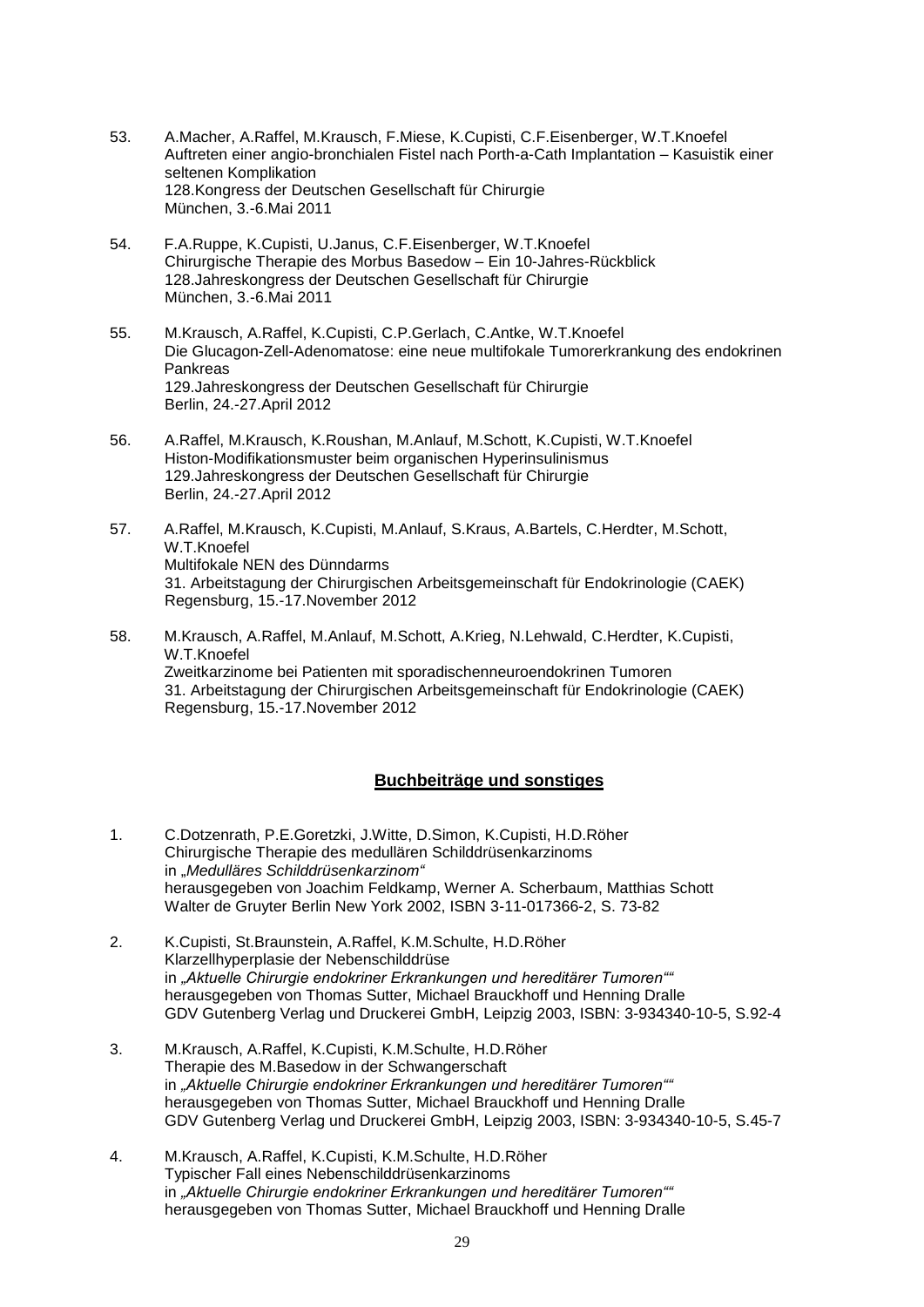GDV Gutenberg Verlag und Druckerei GmbH, Leipzig 2003, ISBN: 3-934340-10-5, S.89-91

- 5. A.Wolf, K.Cupisti, P.Fellmer, K.M.Schulte, H.D.Röher Seltene RET-Mutation als Ursache eines C-Cell-Karzinoms in *"Aktuelle Chirurgie endokriner Erkrankungen und hereditärer Tumoren""* herausgegeben von Thomas Sutter, Michael Brauckhoff und Henning Dralle GDV Gutenberg Verlag und Druckerei GmbH, Leipzig 2003, ISBN: 3-934340-10-5, S.155-6
- 6. H.D.Röher, C.Dotzenrath und K.Cupisti Kapitel 19: Nebenschilddrüse in H.Becker, A.Encke, H.D.Röher *"Viszeralchirurgie"* 2.Auflage 2006 Urban & Fischer, München Jena, ISBN-13: 978-3-437-23710-2, S.321-30
- 7. K.Cupisti und W.T.Knoefel Klinik für Allgemein-, Viszeral- und Kinderchirurgie in "*100 Jahre Hochschulmedizin in Düsseldorf 1907-2007"* Thorsten Halling und Jörg Vögele (Hrsg.) *düsseldorf university press*, Düsseldorf 2007, ISBN 978-3-940671-00-4, Seite 373-7
- 8. V.Keitel, K.Cupisti, R.Kubitz, D.Häussinger Expression and localization of the membrane-bound bile acid receptor TGR5 in human gallbladder tissue Bile Acid Biology and Therapeutic Actions (Falk Symposium 165) Editors: Keppler, Beuers, Stiehl und Trauner
- 10. H.P.H.Neumann, B.Bausch, SR.McWhinney, BU.Bender, O.Gimm, G.Franke, J.Schipper, J.Klisch, C.Altehoefer, K.Zerres, A.Januszewicz, C.Eng (2002) Germ-Line Mutations in Nonsyndromic Pheochromocytoma New England Journal of Medicine Vol.346(19), 1459-66 (Mitglied der Warschau/Freiburg-Phäochromocytoma Study Group)